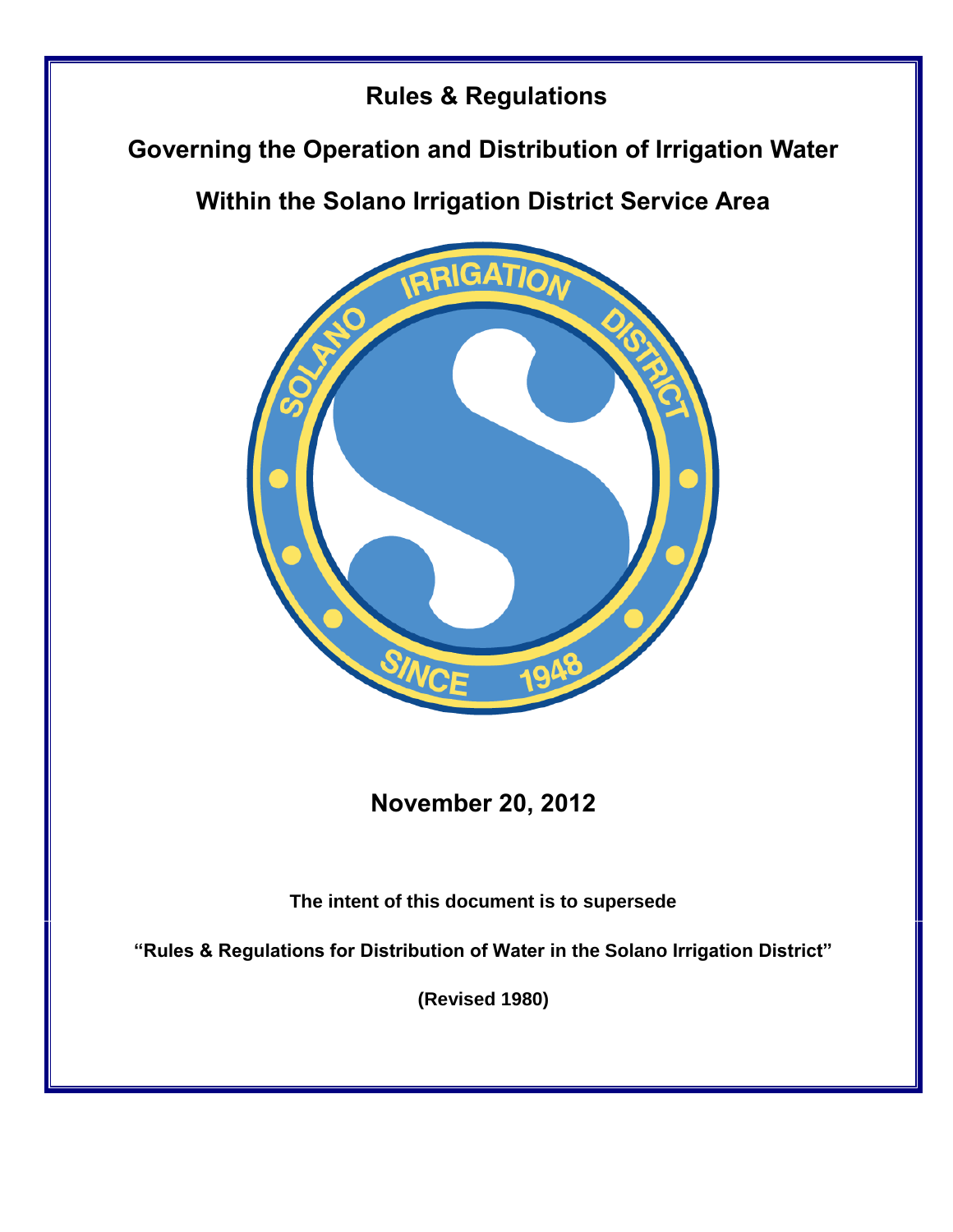### **Rules & Regulations**

# **Governing the Operation and Distribution of Irrigation Water Within the Solano Irrigation District Service Area**

### **PREAMBLE**

These Rules and Regulations Governing the Operation and Distribution of Irrigation Water within the Solano Irrigation District are established pursuant to California Water Code Section 22257 which states that, "each District shall establish rules for the distribution and use of water, which shall be printed in convenient form for distribution in the district." Solano Irrigation District has established these rules to ensure equitable, economical, and efficient distribution, use, and conservation of water resources available to the District. The Solano Irrigation District is dedicated to and will strive for the orderly and timely delivery of those water resources through every effort possible within the physical and operational constraints of the distribution facilities and operators. The District is committed to excellence in resource management and all aspects of operation.

### **MISSION STATEMENT**

"To *provide safe and reliable water to our farms, families, and businesses. As stewards of our precious local water resources, we are committed to responsible environmental and fiscal management in order to protect and ensure those resources into the future.*"

- **SOLANO IRRIGATION DISTRICT**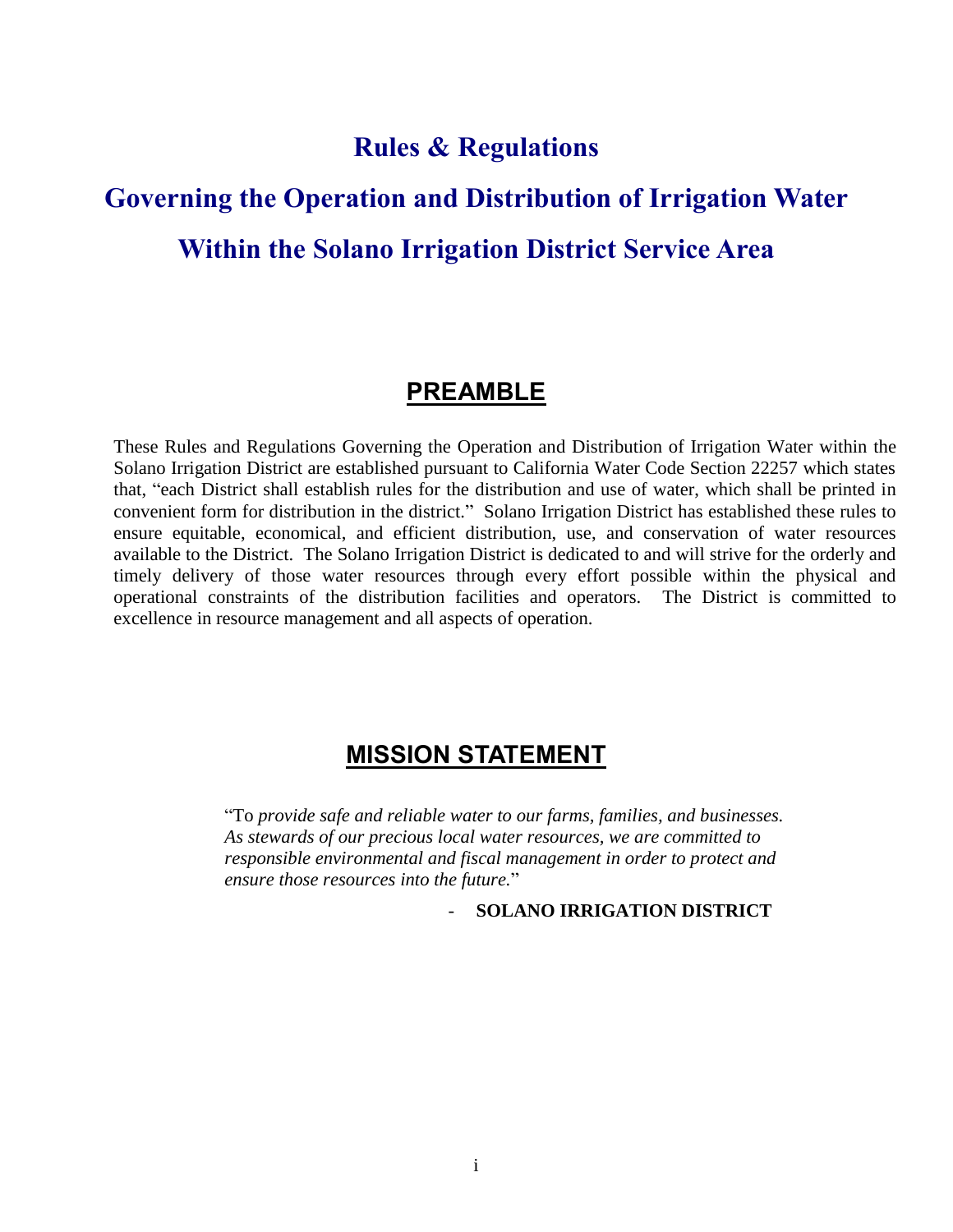## **GENERAL INFORMATION**

The District is a local public agency of the State of California organized in 1948, includes 60,000 acres and maintains over 178 miles of laterals and pipelines, 23 deep well pumps and 55 recovery pumps. Some of the rights to operate and maintain such facilities were acquired by use for the period required to create a prescriptive right or adverse possession and have the same affect and validity as if they were set forth in a deed.

Water to supply the District comes from the Solano Project under well-established water rights and also by recapture of drainage water and pumping from wells. The District's average annual water supply is 155,000 acre-feet.

The District is governed by a five member Board elected by the people in the District's service area. Regular meetings of the Board are held at the District office located at 810 Vaca Valley Parkway, Vacaville, California, at 7:00 p.m. on the third Tuesday of each month. All meetings are open to the public. Water users in the District are particularly urged to attend. Special meetings are also held. Advance notice of special meetings is available in the District office and posted as required by law.

The Board endeavors to carry on the affairs of the District in an economical, businesslike, and orderly manner and to distribute water equitably to the water users. The District makes no profit. To assist in this effort and to secure the greatest good to the greatest number, the following rules are adopted pursuant to Section 22257 and 22283 of the California Water Code and related sections. Each Irrigator and Landowner, as a party directly interested in the welfare of the District, should make every effort to see that the rules are complied with.

These rules and regulations may be changed at any time by order of the Board.

### **DISTRICT PERSONNEL**

The Board employs a Manager to act as the principal administrative officer of District operations. The Manager is directly responsible to the Board. Under the Manager is a Water & Power Operations Manager who supervises such District activities as are assigned by the Manager to that position. However, in general, the Water & Power Operations Manager is responsible for maintenance, repair, and improvement of District works, and is responsible for the apportioning and distributing District water to its Water Users. The Water & Power Operations Manager distributes the water through Watertenders employed by the District who work under the Water & Power Operations Manager's direction through a Supervisor of Operations.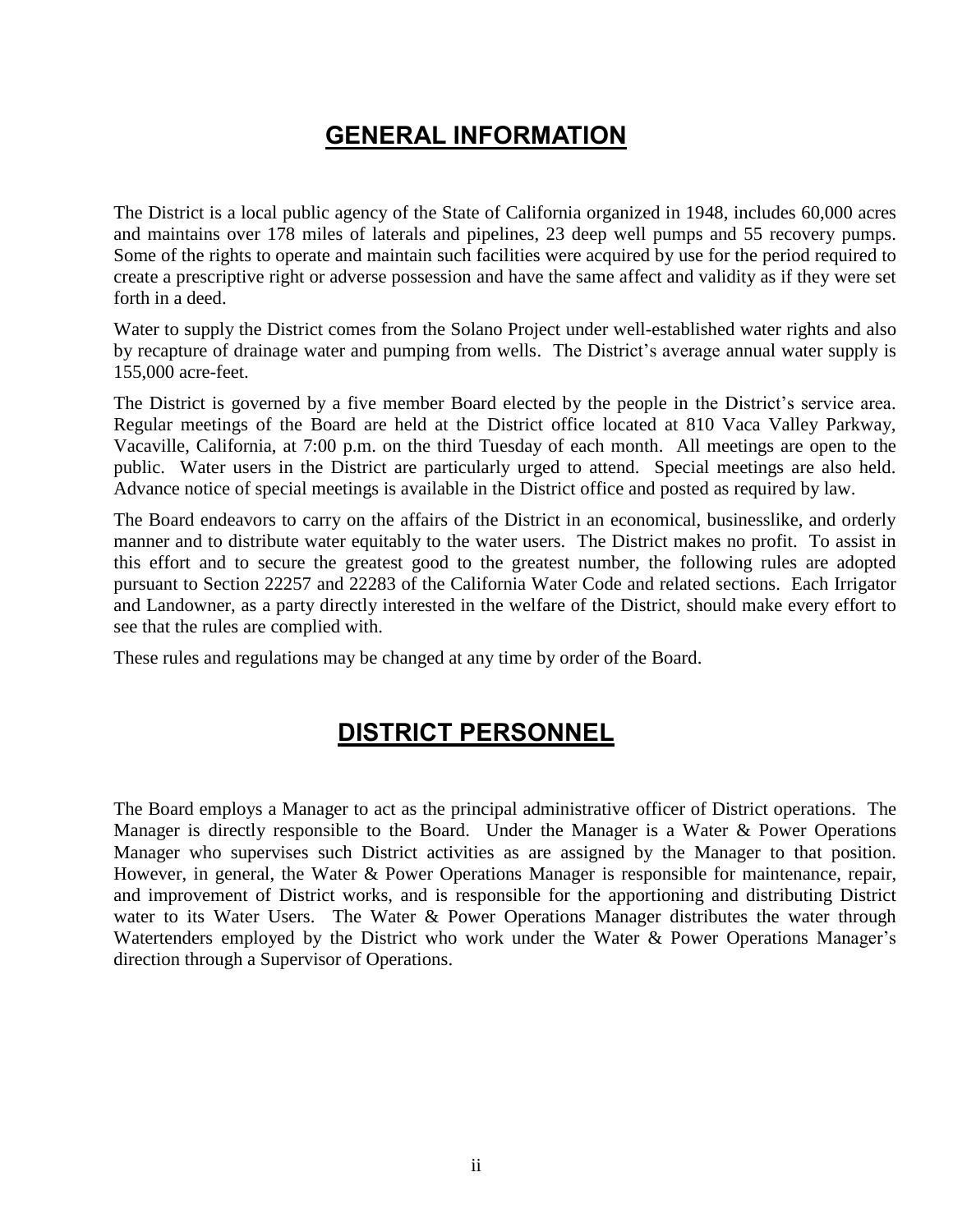# **TABLE OF CONTENTS**

| <b>SECTION 1:</b> |  |
|-------------------|--|
| <b>SECTION 2:</b> |  |
|                   |  |
|                   |  |
|                   |  |
|                   |  |
| <b>SECTION 3:</b> |  |
|                   |  |
|                   |  |
|                   |  |
|                   |  |
|                   |  |
|                   |  |
|                   |  |
|                   |  |
| <b>SECTION 4:</b> |  |
|                   |  |
|                   |  |
|                   |  |
| <b>SECTION 5:</b> |  |
|                   |  |
|                   |  |
|                   |  |
|                   |  |
|                   |  |
|                   |  |
| <b>SECTION 6:</b> |  |
|                   |  |
|                   |  |
|                   |  |
|                   |  |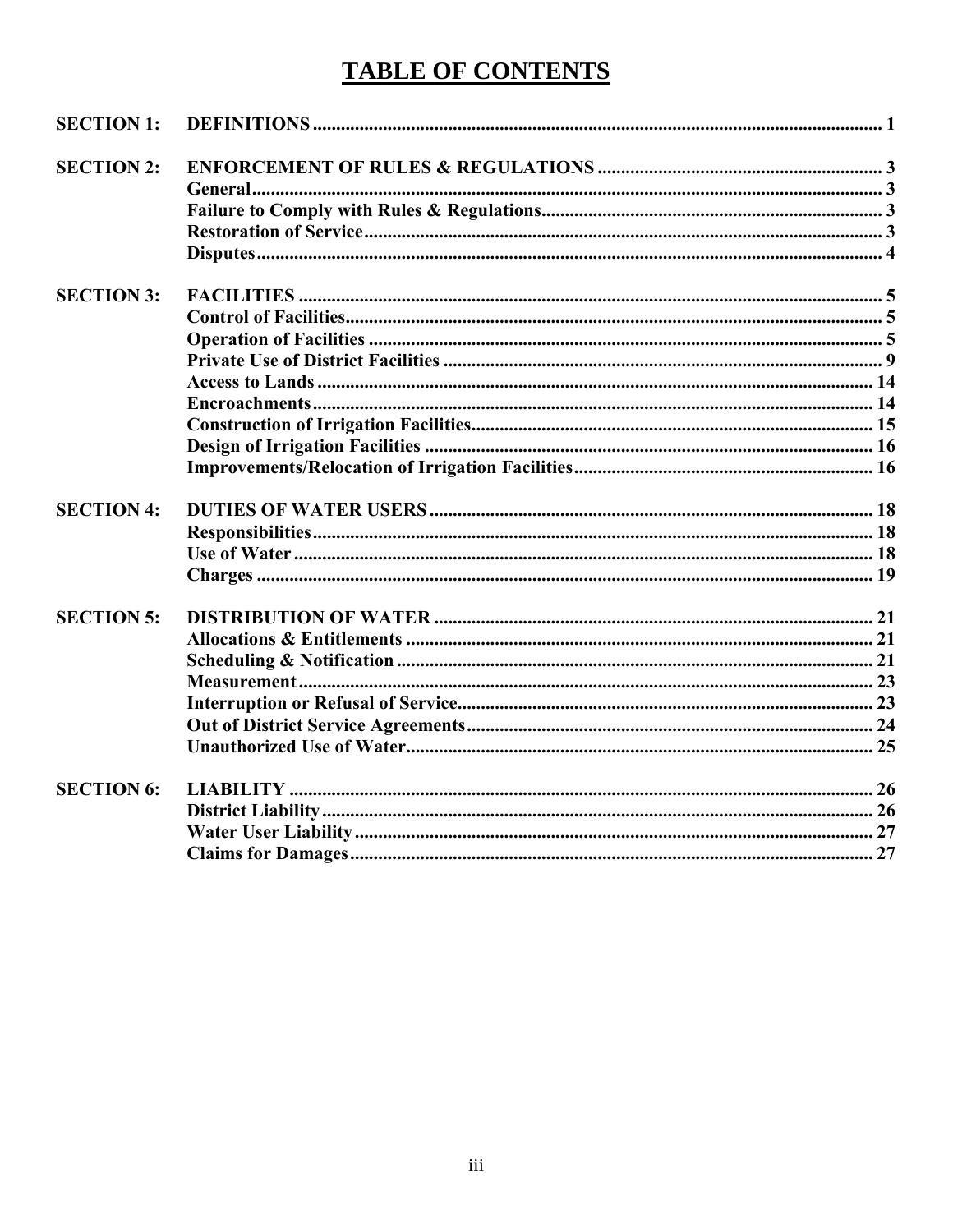#### **SECTION 1: DEFINITIONS**

"Board" means the Board of Directors of the District.

"Conduits" means canals, laterals, ditches, drains, flumes, pipes, measurement, and control devices, and all related operational facilities.

"District" means the SOLANO IRRIGATION DISTRICT functioning under Irrigation District Laws of the California Water Code.

"District Conduit" means any conduit owned or leased by the District according to District records but does not include Improvement District Facilities.

"District Facilities" includes dams, structures, wells, conduits, pumps, reservoirs, and all other facilities of the District as identified by records, but do not include Improvement District Facilities.

"Engineer" means the District employee serving under the direction of the Manager in regard to the management and supervision of any and all engineering activities.

"Improvement District" means an improvement district formed under the California Water Code pursuant to the Irrigation Improvement Act.

"Improvement District Facilities" include conduits, pumps, wells, structures, and other facilities owned by an Improvement District.

"Irrigator" means the person responsible for the distribution and control of irrigation water applied to the irrigated parcel.

"Irrigation" means the application of water for the purposes of stimulating or maintaining growth of plant life.

"Landowner" or "Owner" means holder of title or evidence of title to land.

"Manager" means the General Manager of the District.

"Person" means any person, firm, association, organization, partnership, business trust, corporation, or company.

"Private" means any interest belonging to, restricted to, or intended for an individual or group of individuals benefit.

"Pollutant" means any earth, debris or foreign or deleterious substance or material including, but not limited to, garbage, rubbish, refuse, animal carcasses, matter from any barnyard, stable, dairy or hog pen, herbicides, pesticides, or any other material which is offensive to the senses or injurious to health, or which pollutes or degrades the quality of the receiving water as defined by federal, state or local law.

"Tenant" means a person or entity that leases, rents, or sharecrops land of a Landowner.

"Shall" is mandatory and "may" is permissive.

"Vehicle" means any motor vehicle, self propelled vehicle, motorcycle, motorized bicycle, or all terrain vehicle.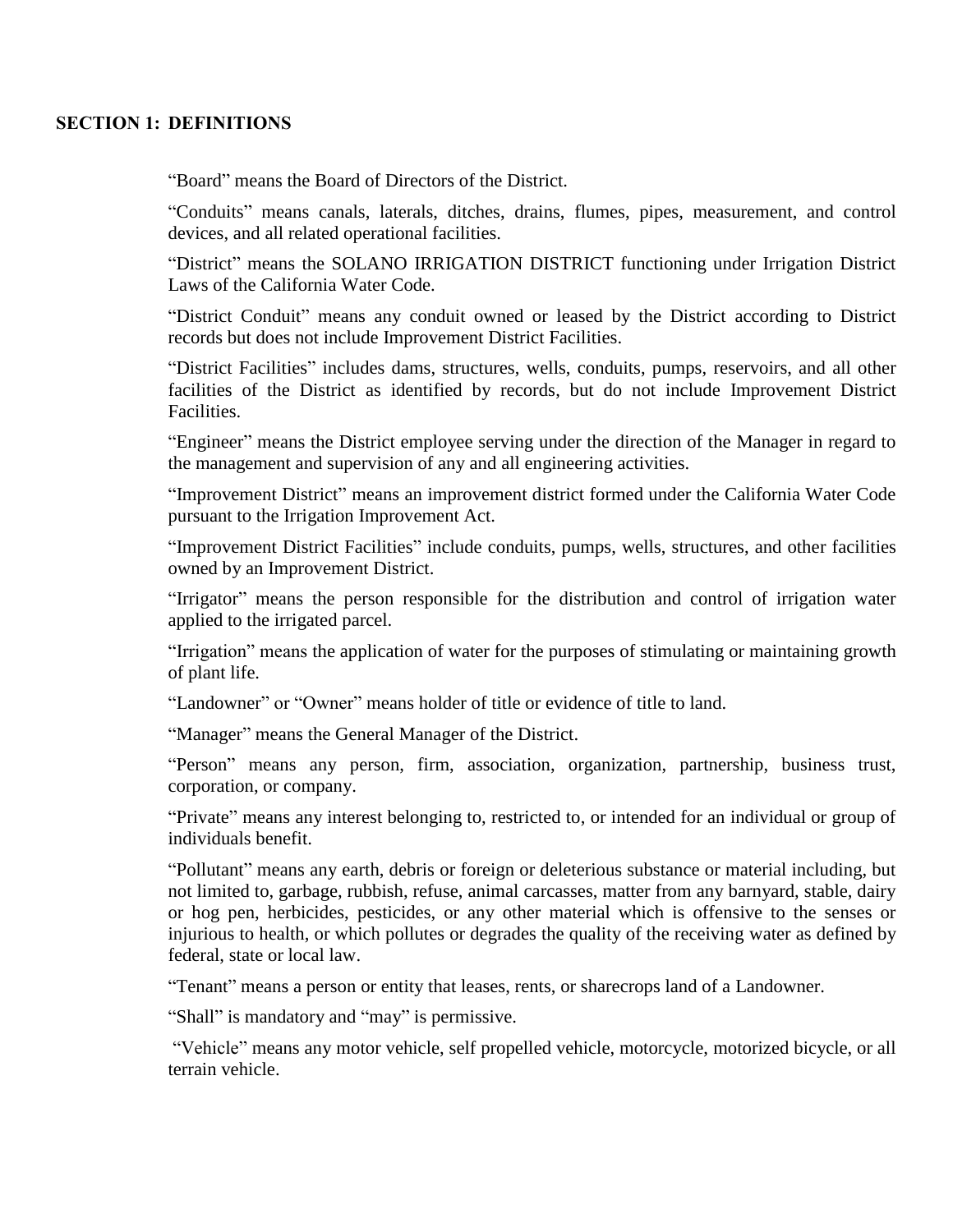"Water Allotment" means the base quantity of water which is set annually by the Board for each acre of land within the District which can receive District water from District Facilities directly or through Improvement District or Private Facilities and which comply with these rules.

"Watermaster" see "Water & Power Operations Manager" – used interchangeably

"Water & Power Operations Manager" means the District employee serving under the direction of the General Manager in regard to the management and supervision of the Water Operations Department. Used interchangeably with "Watermaster".

"Watertender" means the District employee serving under the direction of the Water& Power Operations Manager in regard to the control and delivery of irrigation water.

"Water User" means the person(s) who has the primary responsibility for use of the District water upon the parcel.

"Works of the District" include canals, laterals, ditches, drains, pipelines, conduits, pumps, reservoirs, valves, check gates, weirs, measuring devices in or used in connection with such facilities, and all other facilities of the District used in connection with the performance of its business in place or hereafter installed according to District records.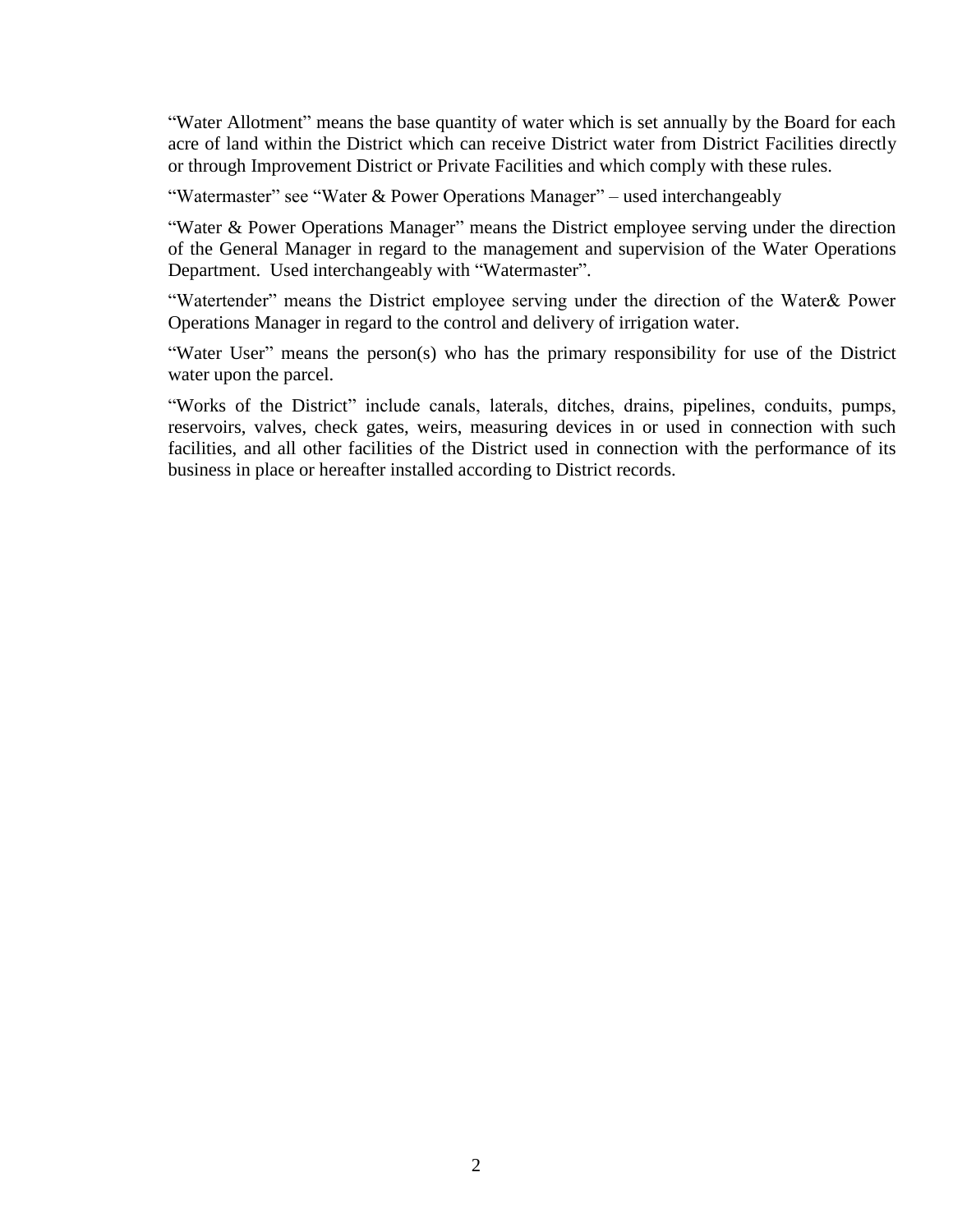#### **SECTION 2: ENFORCEMENT OF RULES & REGULATIONS**

#### **General**

- 2001 Landowners and irrigators should realize that it is in their interest that District personnel perform their duties and maintain order and control in the distribution of water. Cooperation in this effort is the key to satisfactory service to all. District personnel have been instructed to carry out their duties without favor or bias to any person and to do so in a courteous and respectful manner.
- 2002 All Water Users, by applying for or receiving water service from the District, agree to be bound by and to comply with all rules and regulations of the District, as adopted from time to time by the Board.
- 2003 All District employees are charged with enforcing the rules and regulations as established by the District.

#### **Failure to Comply with Rules & Regulations**

- 2004 Failure or refusal of any Landowner, Water User, Irrigator or renter, to comply with the rules and regulations governing the distribution and use of water within the District's service area, or any part thereof, may be sufficient cause for curtailment or termination of delivery of District water to the parcel and/or all parcels under the control of the violator.
- 2005 Interference by any Landowner, Water User, Irrigator, or renter with a District employee, agent or official in the course of their assigned duties may be sufficient cause for curtailment or termination of delivery of District water to any and all improvements, lands of that Landowner, other land or improvements rented or famed by that party, Water User, Irrigator, or renter.
- 2006 The District reserves the right to terminate or discontinue the delivery of District water supplied to any parcel of land if the condition of the land improvements or irrigation facility may pose danger to any person, to the general public, or to any property, including, but not limited to, the flooding of property or public roads or improvements.
- 2007 Compliance with each and all of these rules shall be a condition precedent to the delivery of water to any parcel of land. The Board of Directors retains the authority to rule in all instances that are not specifically contained in these rules and regulations.

#### **Restoration of Service**

2008 Water delivery that has been curtailed or terminated will be restored upon full compliance with the rules and regulations governing the distribution of and use of water within the District's service area.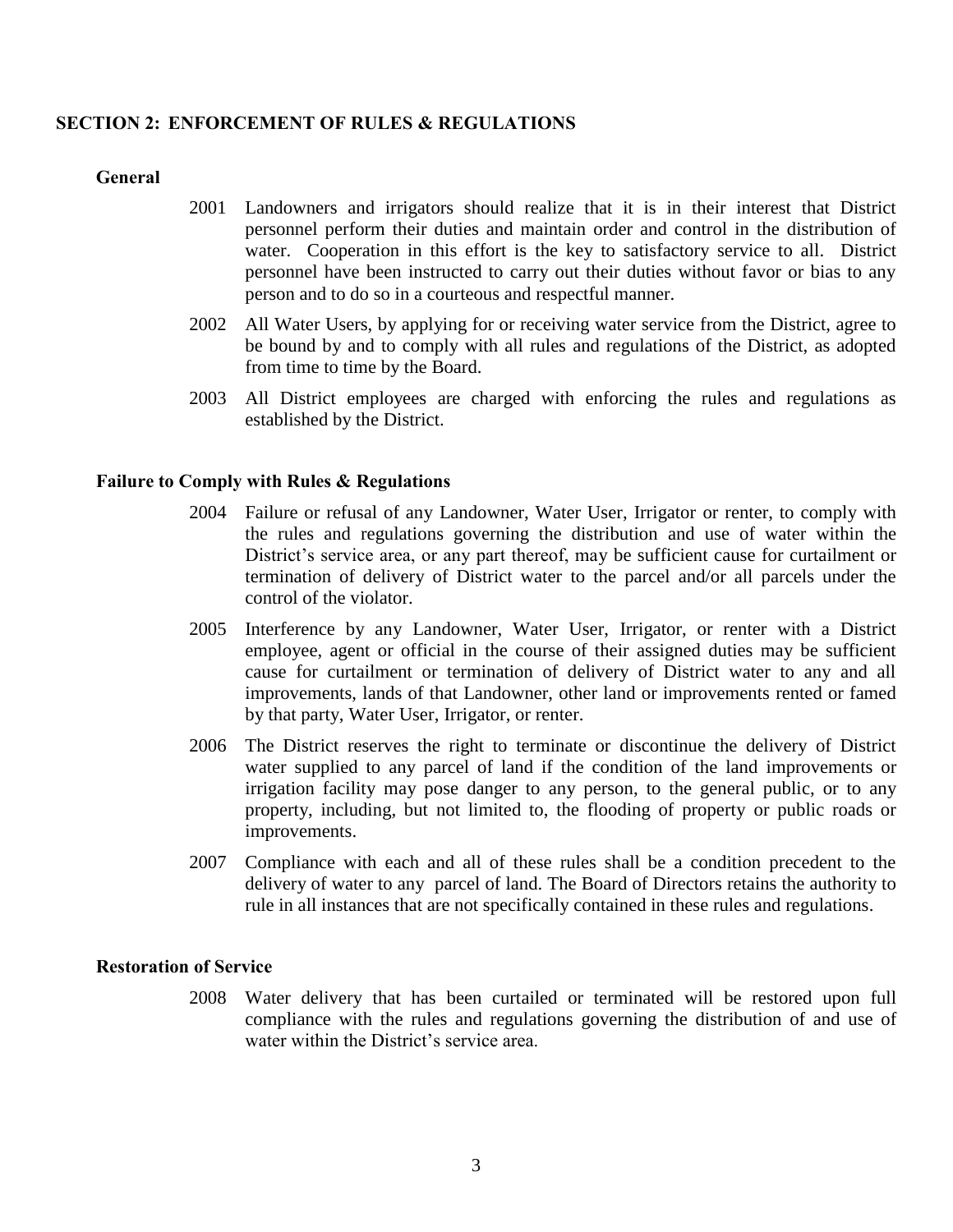#### **Disputes**

2009 Where a Watertender or other District employee and an Irrigator or Landowner cannot agree, the matter shall be referred to the Water & Power Operations Manager. If the decision of the Water & Power Operations Manager is unacceptable to the Irrigator or Landowner, the dispute may be taken to the Manager and, if not settled by the Manager the matter may be presented to the Board after written notice to the Irrigator and Landowner for a hearing. The decision of the Board shall be final and binding in the absence of court proceedings.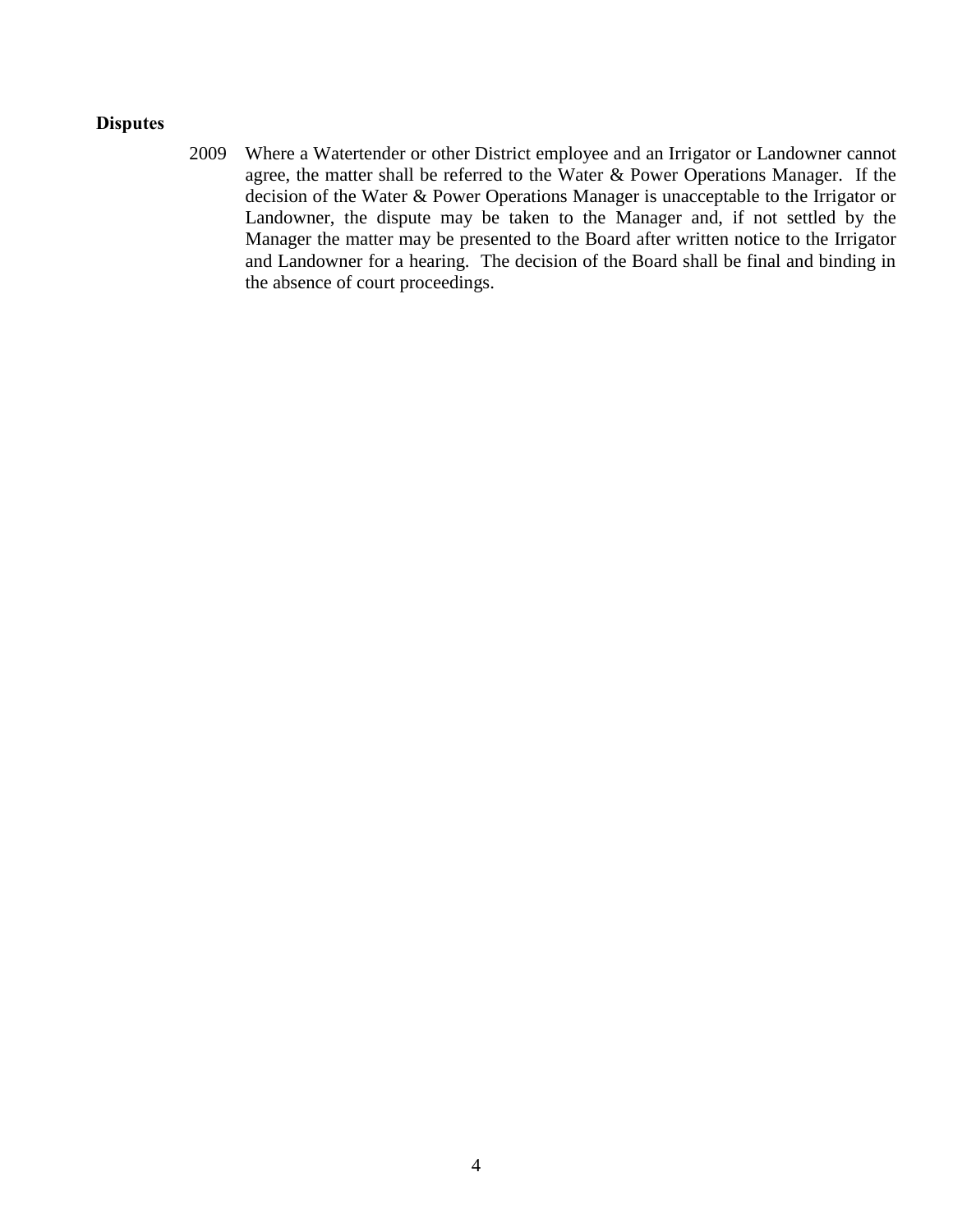#### **SECTION 3: FACILITIES**

#### **Control of Facilities**

- 3001 All District Facilities are under the exclusive control, direction, and management of authorized District personnel. At no time shall any unauthorized person, private or public, interfere with, regulate, or control any District facility.
- 3002 Inquiries in regard to control of District facilities shall be directed to the Water & Power Operations Manager.

#### **Operation of Facilities**

Limits of Liability

- 3003 The District's responsibility for the quality or any damage that might arise from or be related to the water deliveries shall cease when the water is diverted into any Private Facility and the Landowner and Irrigator accept and assume responsibility and control of the water when delivered. If water is ordered by the Landowner or Irrigator to be delivered into the Private Facilities and the Private Facilities are not ready or in a condition to accept the deliveries at the time affirmed for the delivery by District and the Landowner or Irrigator and damages are caused to other lands, facilities or property or injuries to persons as a result of overflow or spillage of the water, the Landowner and Irrigator shall be liable for defending and indemnifying the District, its officers and employees from any claim for damages or injuries.
- 3004 The District shall not be liable for any nuisance or neglect, wasteful or other use, or handling of water by any recipient or user thereof.
- 3005 The District shall not be responsible for any trash, debris, or earth, other deleterious matter that may flow or accumulate in the water. The District shall not be responsible for any interference with, decrease in the operation or capacity of, or damage to facilities, public or private, as a result of such trash, debris, or other materials within the water.
- 3006 The District is not a guarantor of service and shall not be liable for any damage any person may suffer as a result of insufficient water, a surfeit of water delivered, water fluctuations, untimely delivery of water nor water not delivered.

Conduits (Main Canals, Sub-Laterals, & Pipelines)

- 3007 The operation of District Conduits shall be at the discretion of the Watertender. This includes the determination of the safe operating level or capacity of all Conduits.
- 3008 Operation of the District Conduits is subject to change at anytime without prior notice.

Control Structures

3009 Center gates, valves, weirs, flashboards, and other control devices not listed here, are to be operated by the Watertender. The Watertender may adjust any such facility at anytime without prior notice to better provide for the safe operation of the delivery system.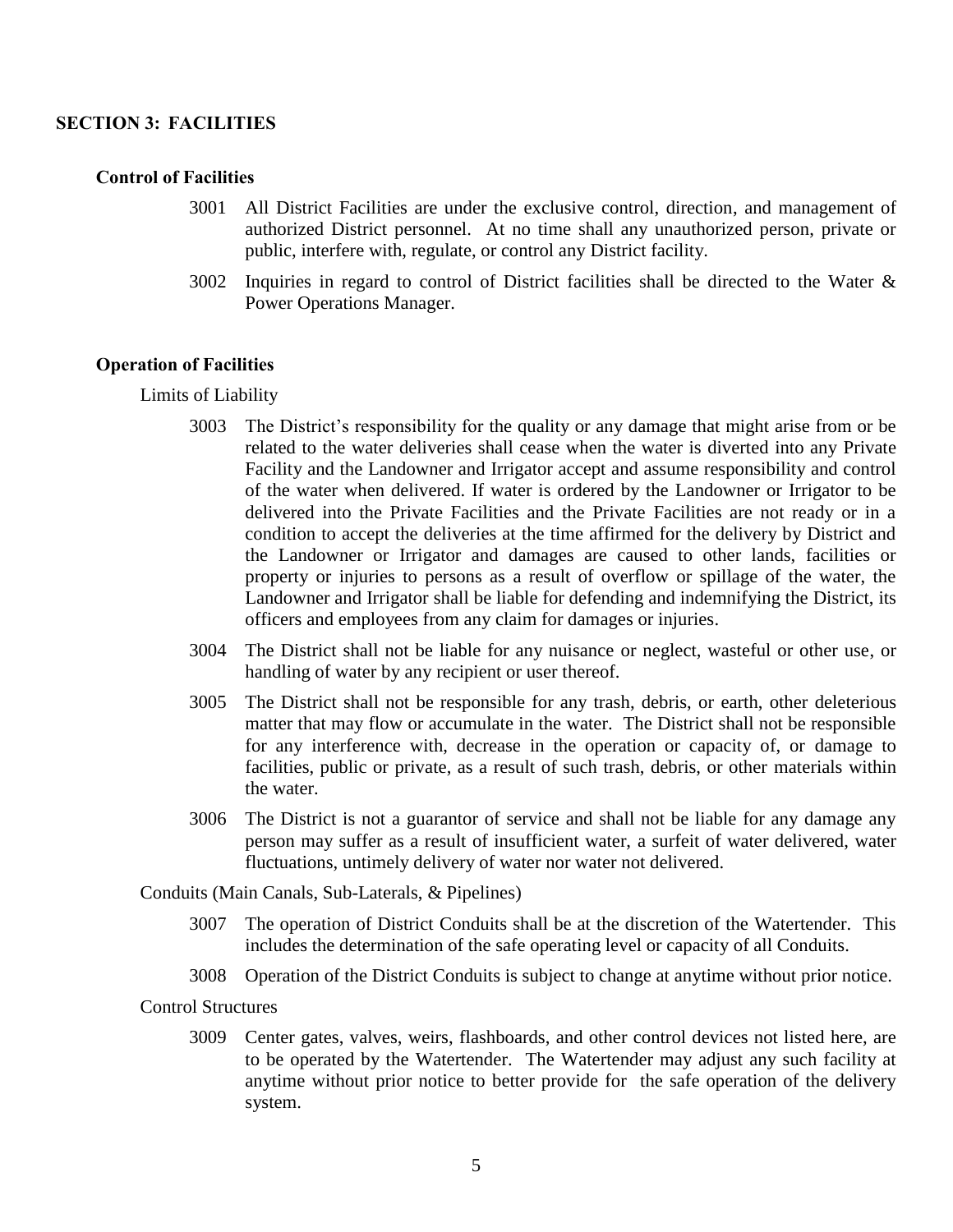- 3010 Watertenders authorized to operate control structures within their defined service area may, with prior permission of their District supervisors, authorize trained non-district personnel permission to adjust settings when it is impractical for the Watertender to do so. Permission is granted to the non-district personnel for the specific circumstance. Permission to operate shall not establish any blanket or extended authority for later events or conditions. A failure to be able to contact a water tender is not a basis for assuming authority to operate the District or private facility.
- 3011 District personnel are authorized to take any measures necessary to secure control structures including, but not limited to, the use of locks and chains. The failure to lock a facility is not evidence of authority of Landowners or Irrigators to adjust or alter the facility.

#### Pumps

#### *General*

- 3012 The District owns and operates a number of deep well pumps, deep drainage pumps and reclamation pumps to supplement the water supply diverted from the Solano Project. During the irrigation season these pumps will be operated at the discretion of District staff and coordinated with the operation of the distribution system.
- 3013 The operation of District owned pumps depend on a variety of circumstances. Watertenders under the direction of Operations Supervisors shall determine the most efficient and appropriate times to operate the pumps. Landowners and Irrigators may not rely on or specify delivery of water from those facilities.

#### *Reclamation*

3014 Reclamation pumps shall be used as a method of water conservation and water use efficiency.

#### *Deep Wells*

3015 Deep wells may be used as a permanent or supplemental source of irrigation water for Water Users. Operation of deep wells to deliver irrigation water shall not constitute or set precedence for future deliveries. Landowners and Irrigators must administer their crops assuming the irrigation season limits will be strictly enforced and that water from wells, reclamation pumps or similar facilities will not be available. The District shall have no liability for damages should those facilities not be made available for delivery of water to lands either during or outside the period of the irrigation season.

#### *Booster*

- 3016 The Watertenders shall determine the most efficient and appropriate use of booster pumps in order to deliver scheduled irrigations to maximize the benefit of booster pump operation.
- 3017 Booster pumps shall only be used when it is impractical to deliver gravity water and are not to be used or relied upon to provide pressurized water deliveries to crops or lands.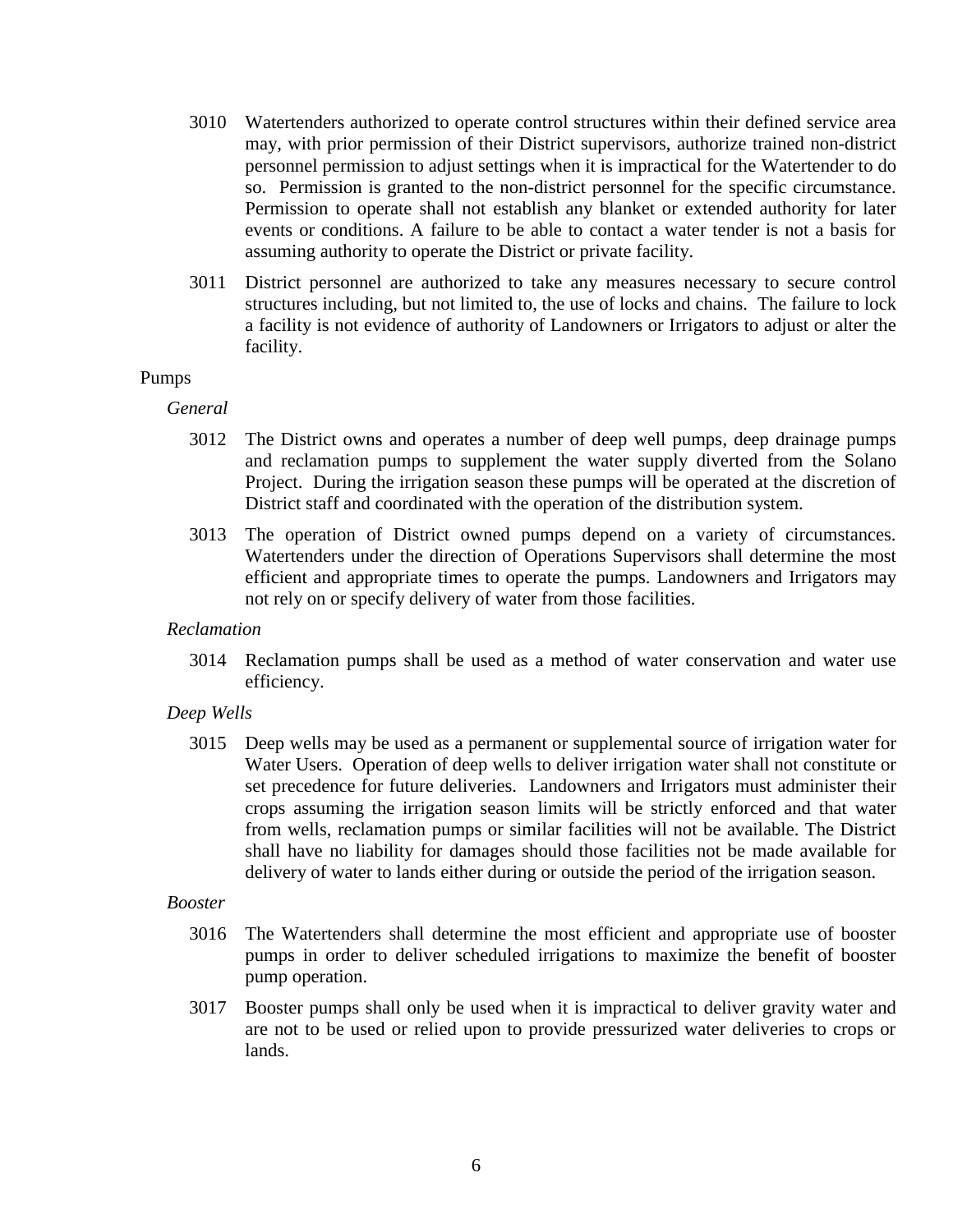#### **Turnouts**

- 3018 The operation of turnouts from District Facilities shall be at the discretion of the responsible Watertender.
- 3019 All turnouts from District Facilities shall be gated or shall have another positive shutoff system easily accessible to the Watertender within the District rights-of-way.
- 3020 The Water & Power Operations Manager has the authority to lock or secure any and all turnouts from District facilities at any time for violations of the rules and regulations. The installation and locking of the gate or control facility shall be accompanied by written notice. Verbal communication proceeded by written notification will be provided to the owner of the locked or secured turnout by the Water & Power Operations Manager. The notification shall provide the background and justification of locking or securing the affected turnout. The notification shall also outline procedures or conditions that the owner shall complete in order for the District to remove the lock or security device.
- 3021 Watertenders have the authority to authorize for the operation of turnouts by private individuals in the event that the Watertender is unavailable to operate said turnout at a critical or scheduled time. Upon granting permission, the Watertender shall investigate to confirm that the turnout was operated appropriately and as directed, as soon as time permits. Permission to operate turnouts from District Facilities shall be considered a distinct and solitary event and shall not establish any precedence for future events or blanket authorization or authority in similar conditions.
- 3022 Any turnouts constructed in District Conduits in accordance with District requirements at the Landowners' expense are thereafter the property of the District at the option of the District. The assumption of ownership shall be in writing. If the District does not accept title to the turnout, the Landowner is liable for all cost of maintenance and reconstruction whether or not the turnout facility is accepted as owned by the District, the Landowner may be required to provide at its cost for new or reconstructed turnout facilities with different capabilities from time to time to meet new standards of measurement or efficiency or to accommodate changes in the District delivery system or operations.

#### Private Facilities

- 3023 All privately owned lift or sprinkler pumps that will pump water from works of the District or from natural or artificial drains conveying water subject to recapture by the District shall be placed under District supervision and control as to time of use and extent of use. All such pumps shall be operated solely at the owner's risk and the District shall not be liable for any damage or failure of such installation.
- 3024 All bridges and culvert crossings on District owned laterals and drains shall be the responsibility of the Landowner unless the District has a recorded contractual obligation therefor. The District may contribute to the maintenance cost of crossings essential for use by the District in its maintenance and operation work. The fact that District may have aided or contributed to installation, repair or reconstruction of a bridge, culvert or other crossing shall not constitute evidence of an obligation to do so in the future. The District Board of Directors has the exclusive authority to enter into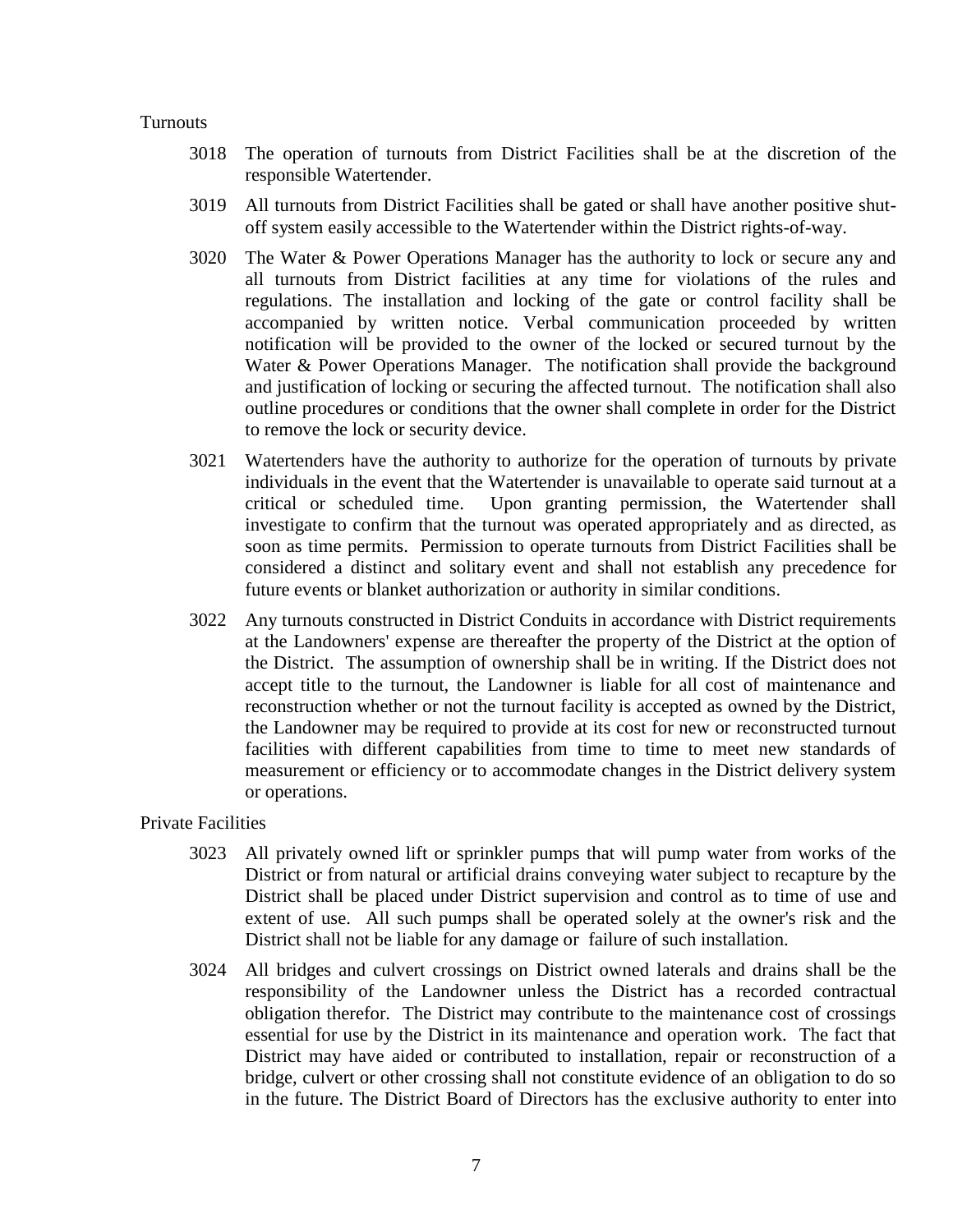agreements relating to the obligation to repair, reconstruct or replace facilities of this nature and such action must be placed on the minutes of the District meeting, memorialized by written agreement and must be recorded to be binding upon the District in regard to successor owners of the lands affected.

- 3025 The District will not contribute to the cost of improving privately owned facilities or to improving works of the District for the benefit of individual landowners unless the Board concludes the improvements are essential for District operations. Work shall not begin on cooperative improvements until a written agreement for doing such work is approved by the Board and the landowners' share of the cost is paid to the District.
- 3026 All Private facilities shall be constructed and maintained by the owner in accordance with acceptable industry standards as approved by the District in advance.
- 3027 All Private facilities shall be free from weeds and other obstructions, and properly maintained to permit sufficient capacity to convey the reasonable flow of water requested by any Water User in a manner that minimizes the potential of ditch bank or levee breaks, overflow, undue seepage, or any other unreasonable use of irrigation water.
- 3028 The operation of Private facilities is the sole responsibility of the owners and shall be conducted in such a manner as to prevent the unnecessary waste of water and prevent damage to third parties or injuries to persons or property.
- 3029 In the event that an owner of a Private facility in disrepair has been notified of the inadequacy of the facility by the District and has failed to correct the condition and improve the condition of said facility, the District, in its discretion, may complete the necessary repairs in order to protect the various interests of the District. In such an event, the District shall bill the owner of the Private facility for any and all costs associated with making the necessary repairs and corrections as may be appropriate. The charges of the District shall include reasonable costs of overhead and general administration costs of the District and interest at the delinquent interest rate charged upon water charges. The District shall, if the charges are not promptly paid to the District, terminate water service and provide for addition of the delinquent charges to the Assessments payable to the District.
- 3030 The operation and maintenance of Private facilities by the District shall not establish any ownership or set any precedent for any future operation or maintenance of said facility.
- 3031 The Watertender shall deliver the scheduled amount of irrigation water to the Private facility. It shall be incumbent on the Water Users from Private conduits to control the actions of individuals taking water from Private conduits. Any disputes of water allocation downstream of the District delivery point shall be resolved among the owners of the Private facility. The District does not guarantee or ensure the apportionment of deliveries among irrigators taking delivery from Private facilities.
- 3032 The District shall not be responsible for any damages to Private facilities caused by water hammer. Water hammer is a result of poor system design, for which, the District shall not be liable.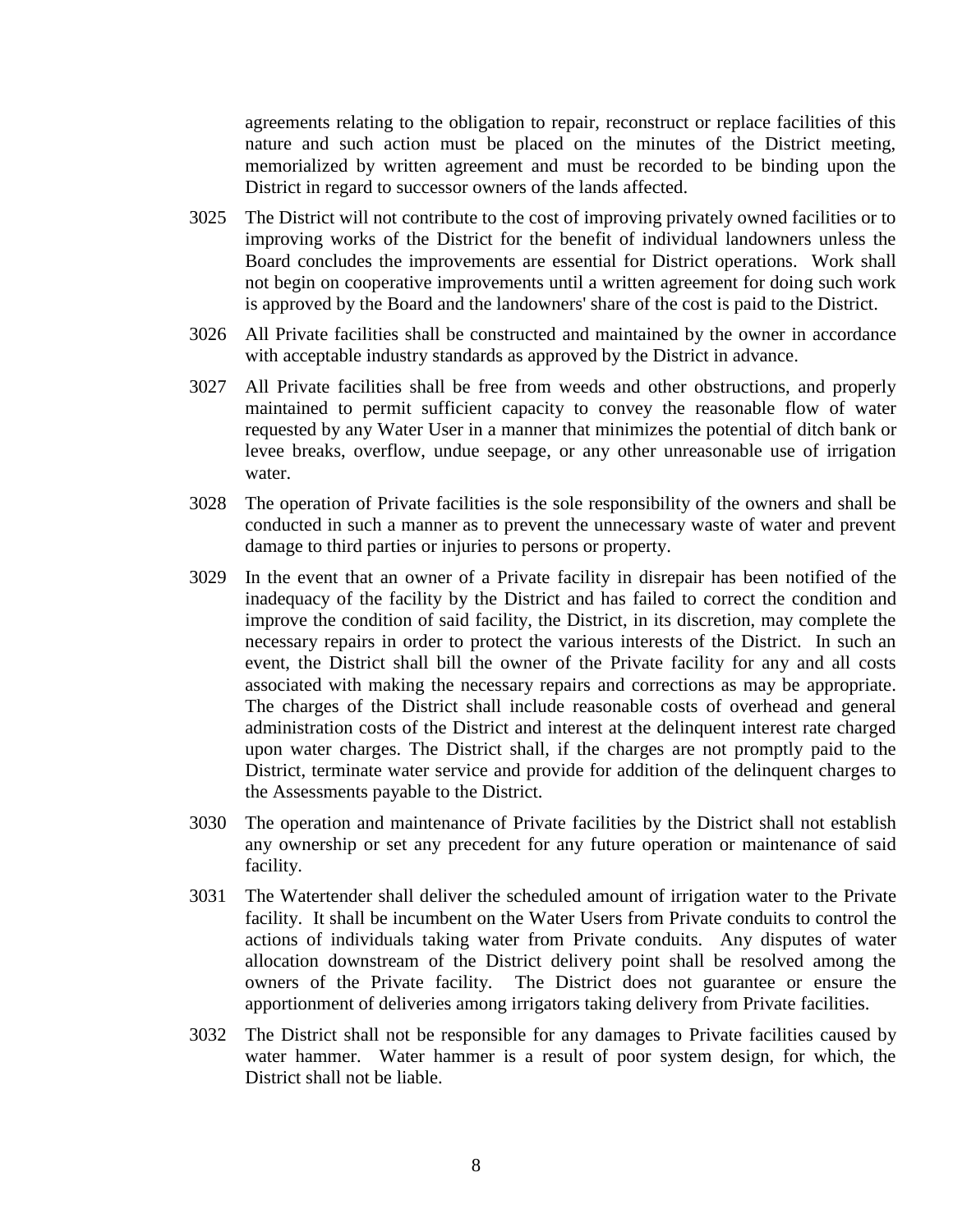3033 The District may refuse to deliver water to any person not complying with an obligation to maintain or help maintain any Private conduit and may deliver water to other Water Users from a conduit who have met the maintenance obligations. However, the District shall maintain the right to discontinue the delivery of any water to all Water Users through a Private conduit until such time as the conduit is put into a proper condition as determined by the Water & Power Operations Manager.

#### **Private Use of District Facilities**

#### General

- 3034 Absent the District's express written approval issued by the General Manager or Board of Directors, private use of District Facilities is strictly prohibited.
- 3035 Any and all use of District Facilities by any person or agency, public or private, shall be solely permitted by written permission of the District and shall be in compliance with any and all applicable federal, state, and local laws, statutes, regulations, and other terms and conditions properly established.
- 3036 At no time shall District Facilities be used for recreation purposes, including but not limited to, swimming, diving, boating, hunting, or fishing.
- 3037 Except as otherwise specifically permitted by written agreement with the District, water contained within District Facilities, either flowing or non-flowing, shall at no time be used for purposes of stock water. It is the sole responsibility of livestock owners to provide a source of water for livestock outside District rights-of-way and facilities.
- 3038 Livestock is not permitted on District canal banks. The owners of the livestock and the land on which they are pastured are liable for any damage caused to District Facilities by livestock and shall promptly make repairs in a good and workmanlike manner. If after proper notification has been given repairs are not promptly so made, the District may make them and bill the owner of the livestock or land involved for the cost thereof.

#### Drainage

- 3039 No surplus irrigation water, storm water, wastewater, tile drainage, nor any other water or substance shall be drained, dumped, pumped, siphoned, or otherwise discharged directly or indirectly into any District Facility without the prior written permission of the District. In granting written permission to discharge, the District may impose reasonable conditions, including, without limitation, the right of the District to approve and monitor the discharger's measurement facilities. Permission to discharge shall be revocable by the District at any time and for any reason as determined appropriate by the Water & Power Operations Manager.
- 3040 Water and other substances, permitted through written agreement that are discharged into District Facilities shall meet all applicable federal, state, and local water quality standards and provisions.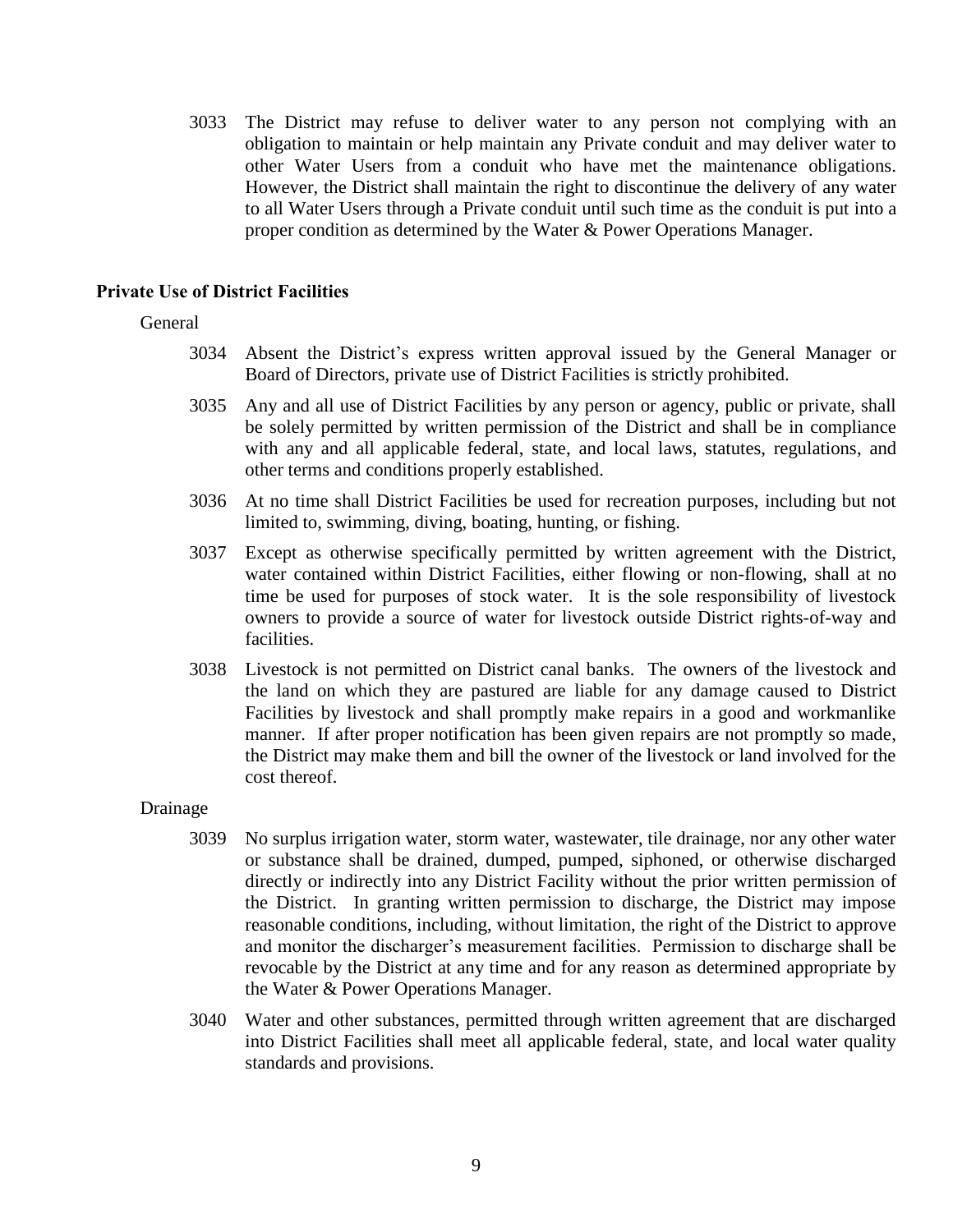- 3041 Written District approval to discharge into District Facilities shall only be granted to those parties who have coverage from the Regional Water Quality Control Board under a waiver or waste discharge permit. Having coverage from the Regional Water Quality Control Board does not guarantee approval or establish a right to discharge into District Facilities.
- 3042 The rate and quantity of discharge into any District Facility may be subject to limitations based on the capacity of the facility and the quality of water or other substance being discharged. The Water & Power Operations Manager shall be so empowered to set forth such limitations in writing.
- 3043 All discharge facilities shall be constructed and maintained at the sole expense of the discharger, and must be in accordance with District standards.
- 3044 All approved discharges to District Facilities shall be limited to one 8 inch diameter outlet per 40 acres of irrigated land, unless otherwise dictated by topography as determined by the Water and Power Operations Manager. The outlet shall be gated such that any authorized District employee may close and/or lock the outlet in the event that such control is warranted to protect water quality or for the benefit of the District.
- 3045 Where excessive runoff from lands receiving District water is entering District Facilities, the District may reduce the quantity of water delivered in an effort to reduce the drainage flows or require the Landowner to install special drainage facilities to regulate the flow into the District Facilities. The District may also require a Landowner to cease all such runoff into District Facilities whenever necessary for the District's or the public's interest, including, but not limited to, ensuring water quality standards, preventing injury or damage, or performing repairs or maintenance or to further reasonable conservation of water.
- 3046 All existing discharges to District Facilities, not currently covered by a written agreement, shall be subject to the District's current terms and conditions.

Transportation

- 3047 No person or agency, public or private, shall transport any water or other substance through District Facilities without the prior written agreement of the District. In granting permission to transport water or other substances, the District may impose reasonable conditions, including, without limitation, the right of the District to set flow and water quality limits and to require monitoring at dischargers expense. Permission to transport shall be revocable at any time and as determined by the Water and Power Operations Manager.
- 3048 Water and other substances, permitted through written agreement to be transported via District Facilities, shall meet all applicable federal, state, and local water quality standards and provisions.
- 3049 All transport facilities and measurement facilities shall be constructed at the sole expense of the transporter, and must be in strict accordance with the construction and design standards of the District.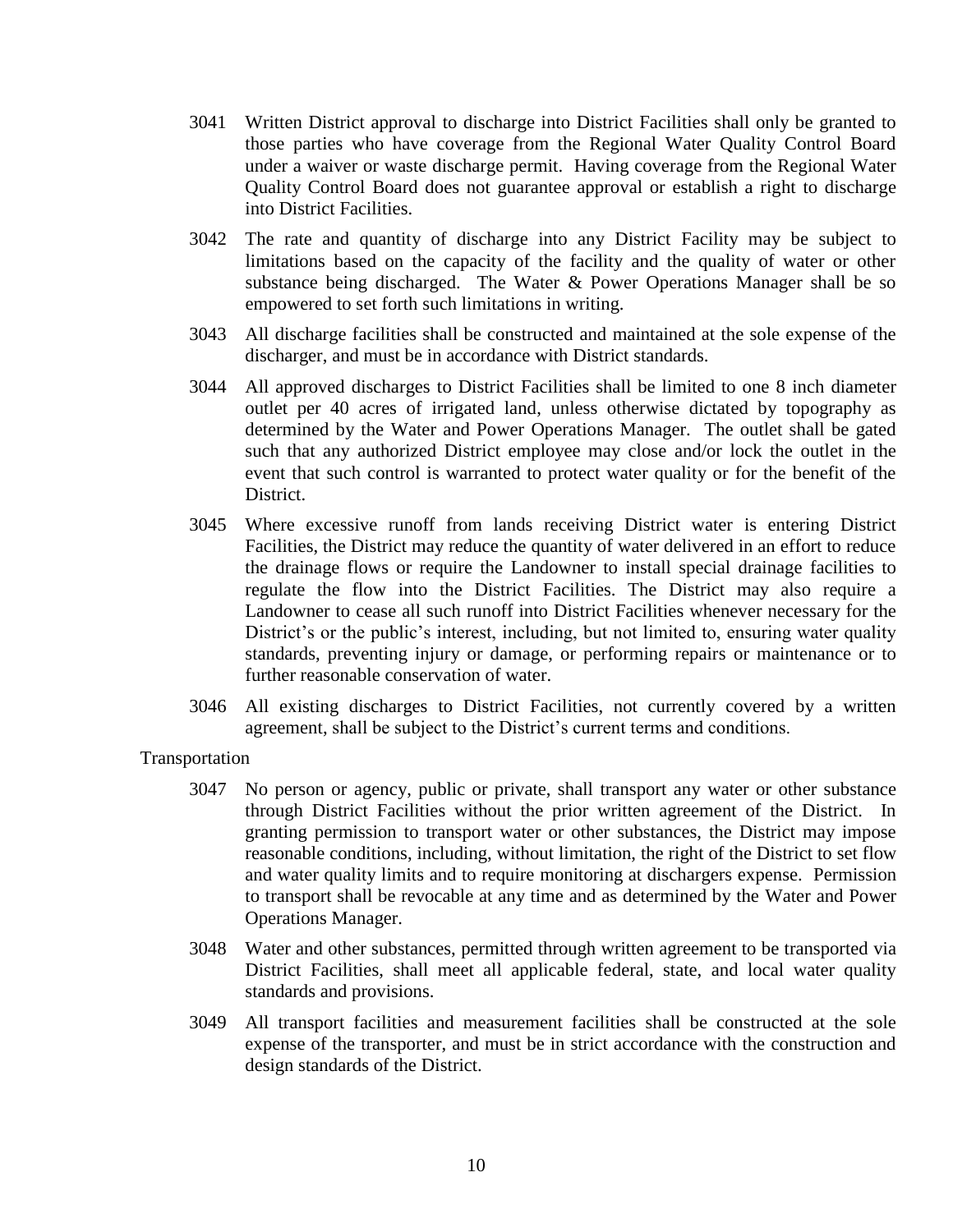3050 All existing transportations through District Facilities not currently covered by a written agreement shall be subject to the District's current terms and conditions.

Pumps

- 3051 No person or agency, public or private, shall be allowed to operate or control any District owned pumps without the written approval of the Water & Power Operations Manager. Written authorization to operate District owned pumps shall be considered a distinct and solitary event and shall not establish any right or precedence for future events or requests.
- 3052 A written request shall be submitted to the Water & Power Operations Manager at a minimum of ten (10) days in advance of the proposed pumping event. The use of District owned pumps is subject to termination at any time for any reason as determined by the Water & Power Operations Manager.
- 3053 The Water & Power Operations Manager is to make reasonable effort to confirm that the person granted permission to operate the pump is properly trained and knowledgeable about the safe and responsible operation of pumps and pump drivers.
- 3054 During periods the District is not using a District pump, requests may be made with the Watertender in charge or with the Water & Power Operations Manager for private rental of the pump in accordance with the following:
	- (a) Pump rentals will be granted in the order in which requests with accompanying payment are received.
	- (b) Rental time will be determined and assigned by the Watertender or Water & Power Operations Manager.
	- (c) No extensions of rental time assigned will be granted unless there is no one waiting for the use of the pump.
	- (d) No renter will be allowed to rent the same pump for a second period until all those on the waiting list have had the opportunity to use the pump.
- 3055 Once a pump is started, no refunds will be made for the hours not used except under the following conditions:
	- (a) Should the hours rented be interrupted by rainfall and the landowner has requested that the pump be turned off, a refund of the unused hours may be made upon request.
	- (b) Should regular scheduled gravity water or District pumped water become available, thereby causing an early termination of the rental period, a refund of the unused portion may be made upon request.

All requests for refunds must be made in writing within fifteen (15) days of the termination of delivery.

- 3056 The District shall limit water supplied by pump rental to not more than 2.4 inches per acre per irrigation if that pump is in demand by other Water Users.
- 3057 The District reserves the right to not rent a pump or to cancel a rental and refund the deposit made if the pump use will interfere with District maintenance or other District operations.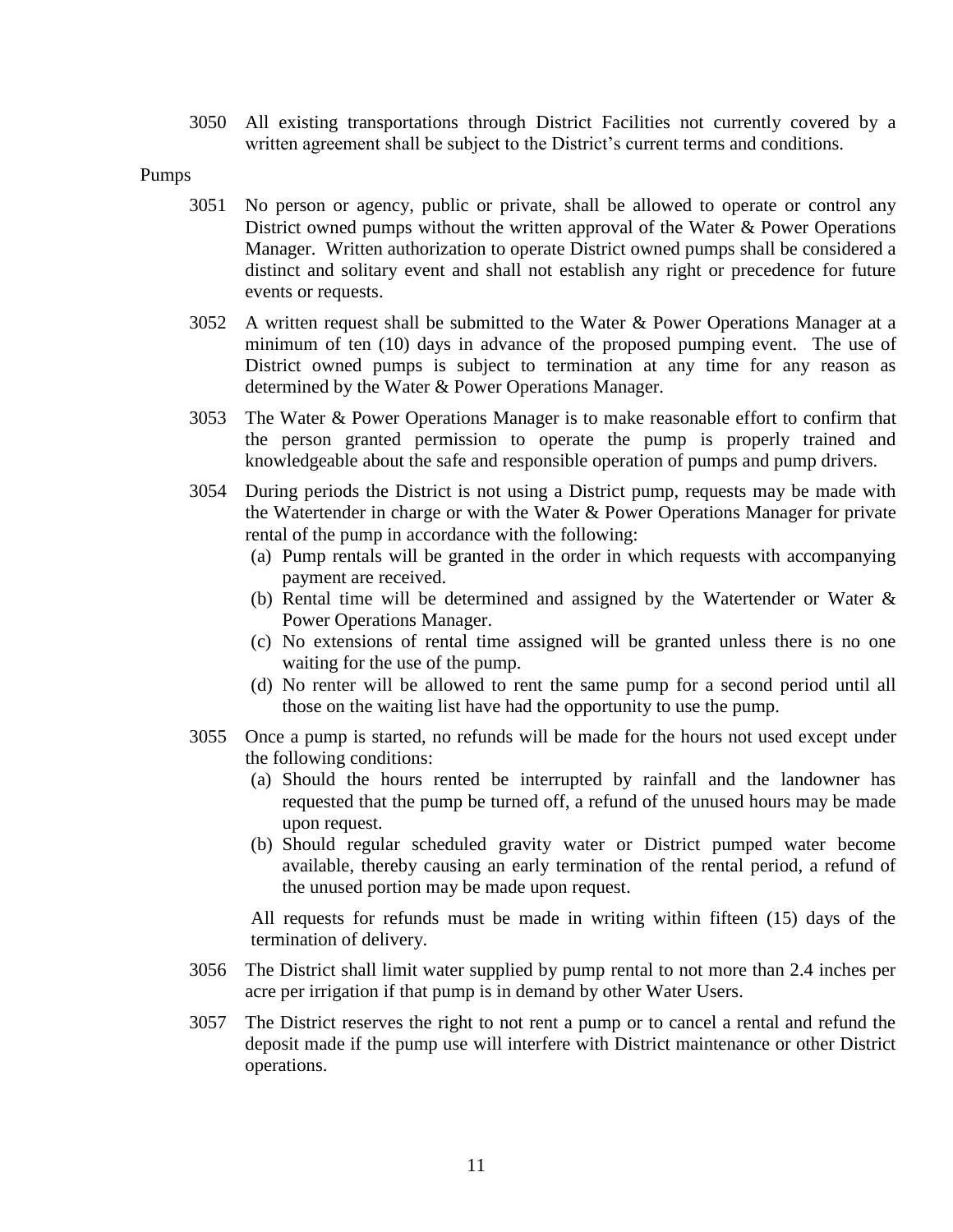- 3058 A District employee will have complete charge of turning pumps on and off and servicing them.
- 3059 The Watertender has complete charge of setting up and operating the gates, weirs and other facilities in the District conduit that will be used. The pump renter shall be responsible for monitoring and reporting any interruption in delivery.
- 3060 If the pump is off due to power failure, breakdowns, or other causes, the down time will be added at the end of the rental period.
- 3061 The charges for all pumps will be determined from the power meter.
- 3062 The District will endeavor to anticipate the probable demand for private use of a pump and limit the periods of rental to endeavor to provide all probable renters with a period of use.
- 3063 The rental period begins with the "time on" and ends with "time off" at the pump. No allowances will be made for time required to fill conduits; however, the time required to fill the conduit may be prorated among those using the water.
- 3064 The District shall establish the rental rate for each pump. Such rate is subject to change without notification.
- 3065 Payment of all pump rental for the entire rental period must accompany the application for rental. No application will be recognized until the payment is received, and the time of application shall be the time of payment.
- Rights-of-Way
	- 3066 District canal roads, rights-of-way, easements, and lands owned by the District are intended to be used for District operations and maintenance activities. No unauthorized Vehicle shall be permitted on or within District canal roads, rights-ofway, easements, or lands owned by the District. District canal roads, rights-of-way, easements, and lands owned by the District are for the exclusive use of authorized District employees and agents, and other authorized persons permitted in accordance with these Rules and Regulations or Landowner's retained real property rights which are of record. Persons requiring a specific use of a canal road, right-of-way, easement, or land owned by the District may apply to the District for written permission prior to such use. Notwithstanding any permission granted by the District, use of District canal roads, rights-of-way, easements, and lands owned by the District is at the sole risk of the user. Use which is not authorized in writing by District which District is aware of shall not give rise to prescriptive rights or claims of estoppels to terminate that use.
	- 3067 The following persons are authorized to operate a Vehicle upon a District canal road or right-of-way provided the District approves in writing the manner of use or the Landowner is exercising rights of record retained by the Landowner's lands: (1) Persons actively involved in farming a parcel of land adjacent to the specific District canal road, right-of-way, easement, or land owned by the District; (2) Persons actively involved in farming who use the specific District canal road, right-of-way, easement, or land owned by the District for access to irrigation facilities serving their parcel of land; (3) Persons whose property is directly adjacent to the District canal and to whom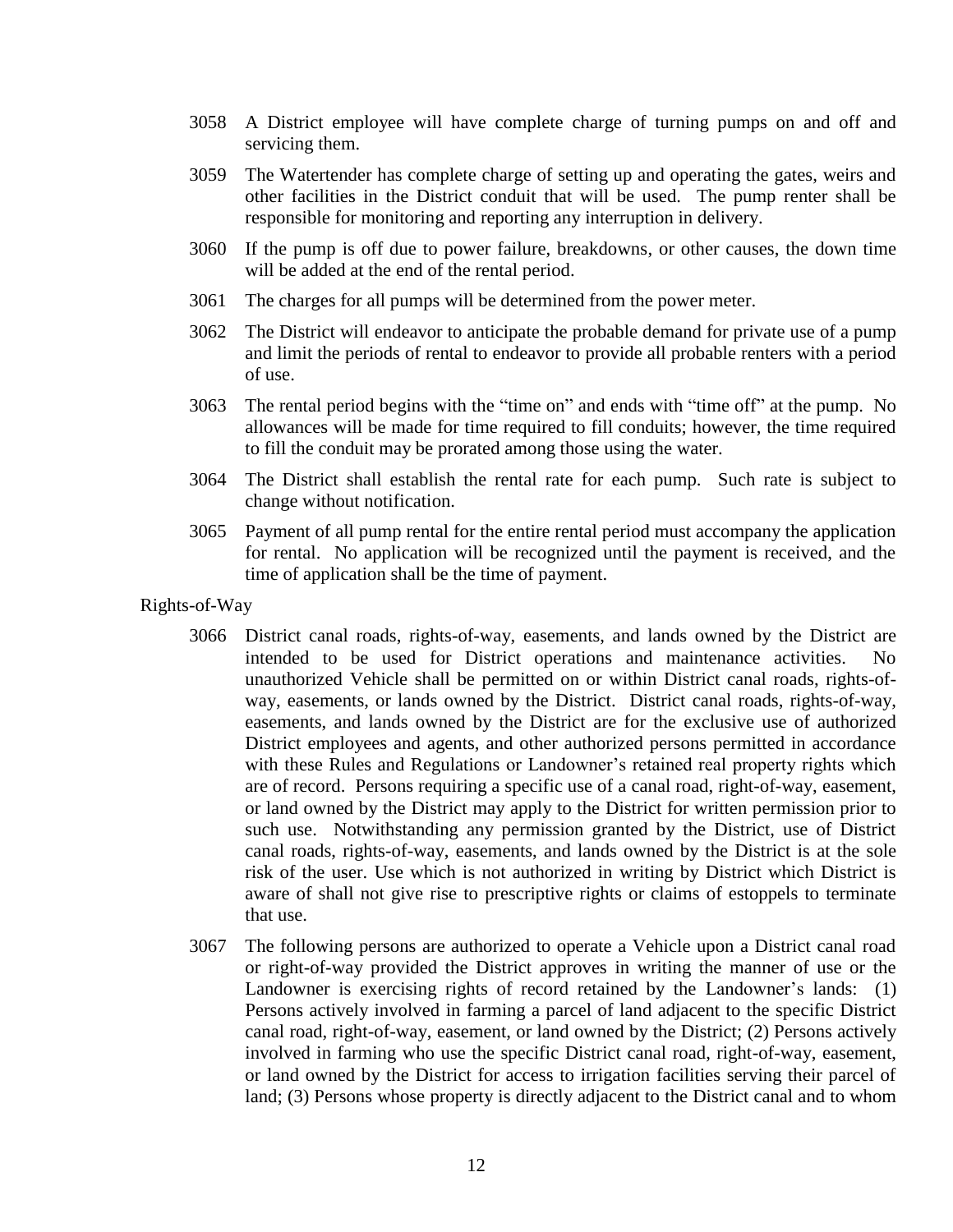permission for ingress and egress to the property has been granted by the District and the permission does not exceed District's authority of record; and (4) Any sheriff, police, fire, or public, safety personnel on official business.

3068 The District reserves the right to bill the owner of any livestock, for any and all costs associated with the maintenance or repair of facilities damaged by their livestock.

#### Crossings/Culverts/Bridges

- 3069 Except as otherwise specifically permitted by the District in writing, no person shall cross any District Facility, including without limitation any canal, pipeline, weir, bridge, or other crossing, except those clearly marked for public use.
- 3070 No improvements such as buildings, bridges, gates, cross canal pipes, facilities, etc., shall be constructed or placed in or over any District Conduit until applications for an Encroachment Agreement or Revocable License Agreement have been made to the District and Board authorization is granted therefor. The applicant does not acquire any rights in the District's right-of-way other than those set forth in the signed agreements.
- 3071 All such permitted buildings, bridges, gates, cross canal pipes, or other cross canal facilities shall be constructed, erected, installed, and maintained at the Landowner's expense and built in accordance with the construction and design standards of the District where applicable.
- Charges
	- 3072 Any person or agency, public or private, shall pay any and all charges established by the District for the non-District use of District Facilities and processing requests for authority to use District facilities. Payment must accompany the request for approval prior to use. Therefore any request submitted without accompanying payment will be deemed incomplete and discarded.
	- 3073 The District shall bill for any and all additional charges resulting from the non-District use of District Facilities that are not covered by original payment. Charges shall be paid in full by the responsible party within 30 days of the District invoice date.
	- 3074 The District assumes that the user is properly prepared to use the specific District facility authorized to be used for the duration of the requested time. The District shall not refund or credit any user for downtime resulting from operational decisions made by the user. In the event of a facility failure not resulting from inappropriate use or illtreatment of District equipment, a credit for use shall be established directly proportional to the duration of the downtime.
	- 3075 A written petition for a partial refund or credit may be submitted to the Board of Directors within fifteen (15) days of the nonscheduled termination of use.

#### Liability

3076 Any person entering upon District property or District right-of-way does so at their sole risk and assumes all risks associated therewith and by such action accepts the responsibility for any resulting damage to District or Private property and to indemnify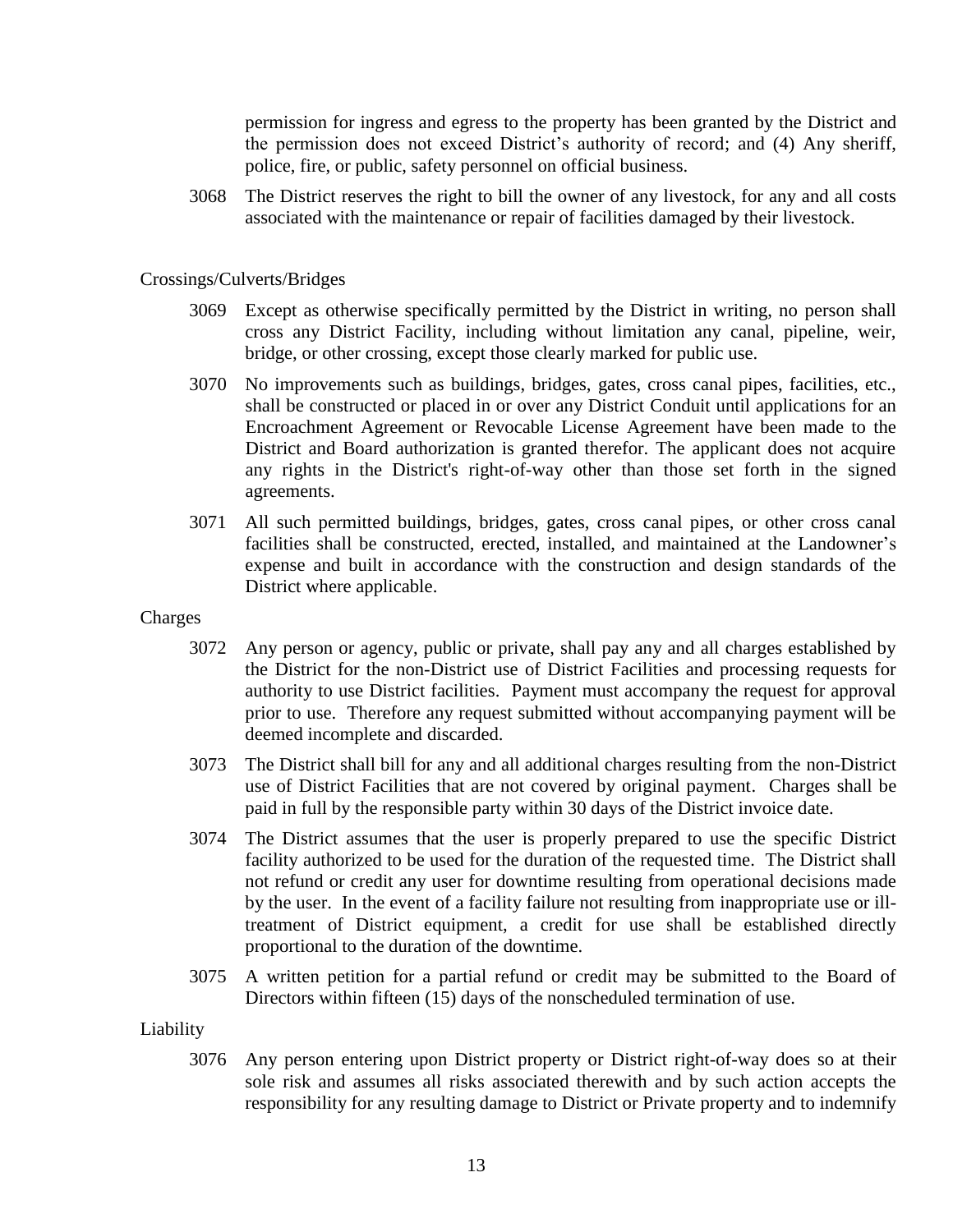and defend District, its officers, directors and employees for expenses, damages or claims arising from the entrance or use of District facilities, including reasonable attorney fees and expert witness costs incurred in the defense.

3077 Dischargers are solely liable and responsible for meeting and complying with all local, state, and federal regulations of water quality and subsurface pumping. Dischargers agree to indemnify, defend, and hold harmless the District, its Board, officers, employees, and agents against all liability, claims, damages, and costs (including reasonable attorney fees) relating to the quality of water discharged by the discharger.

#### **Access to Lands**

- 3078 The Watertenders and other authorized agents of the District shall have access, to all Private Conduits and lands being irrigated for the purpose of determining whether or not the Conduits are in satisfactory condition to handle the water and whether the water is being used efficiently and economically. The application for receipt of water and the receipt of water service constitutes agreement of the Landowner and Irrigator that the District personnel shall have reasonable access, provided verbal notice is given in sufficient time that the Landowner and or Irrigator may be present to accompany the District personnel, for the purposes of conducting inspections and documenting the conditions of water delivery facilities and the use of District water.
- 3079 The District shall have reasonable access to any lands whether within or outside District when responding to an emergency related to District facilities or operations upon notification from law enforcement or other person of the emergency conditions.
- 3080 If the District holds a right-of-way or easement across Private land for the operation and maintenance of a canal or other facility, the law provides that the District shall have certain secondary rights, such as the right to enter upon the property on which the right-of-way or easement is located; to make repairs; and do such things reasonably necessary for the efficient and economical operation and maintenance of the system. Landowners and Irrigators shall reasonably cooperate with District in the exercise of this secondary easement.

#### **Encroachments**

3081 No trees, vines, shrubs, corrals, fences, buildings, bridges, or any other type of encroachment shall be planted or placed in, on, over, or across any District Facility; or the rights-of-way including secondary easements therefor except pursuant to specific written authority of the Water and Power Operations Manager. Any such encroachment of an unusual or extraordinary nature shall be approved by the Board.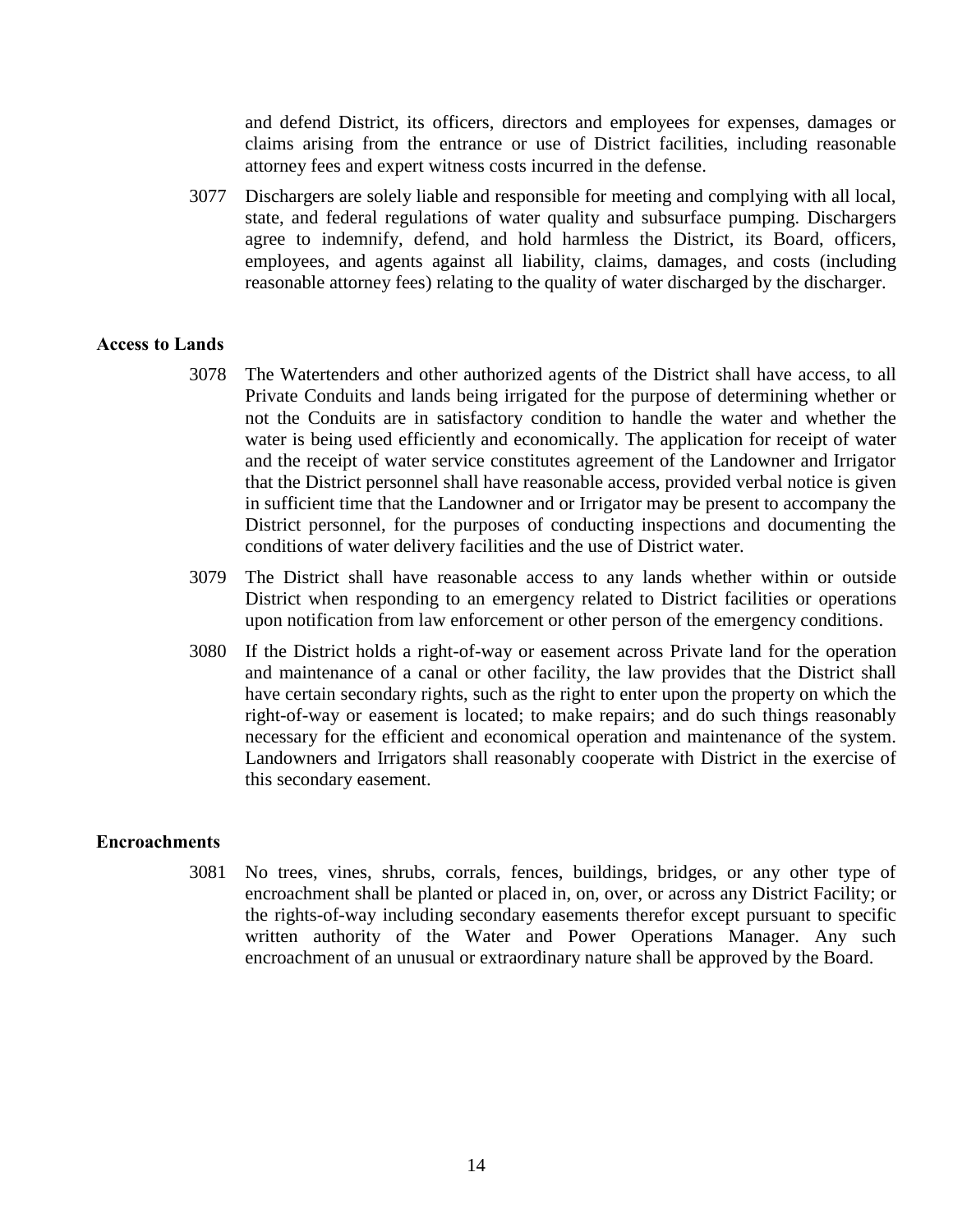3082 Any encroachment, authorized or otherwise; in, on, over, under, along, or across any District Facility or right-of-way that interferes with or unreasonably burdens the operation or maintenance of said facility may be immediately revocable and subject to removal by the District, at the sole expense of the encroacher or adjacent Landowner. Authorization for an encroachment is immediately revocable if and when said encroachment is determined to be interfering with or burdening District operations.

#### **Construction of Irrigation Facilities**

- 3083 No private stop gates, stand pipes, turn out pipes, or valves, lift or sprinkler pumps or other privately owned facilities shall be connected to or placed in or on District Conduits or in drains conveying District water unless and until all the following have occurred:
	- (a) A written application setting forth the type and specification of the installation to be made is filed with the Water and Power Operations Manager.
	- (b) The application and specifications are approved in writing by the Water and Power Operations Manager prior to start of construction.
	- (c) If any of the work is to be performed by District personnel or under District contract, the full estimated cost to the District shall be paid to the District by the applicant in advance; however, the applicant shall be responsible for the actual costs of construction irrespective of the amount of the estimate. Upon completion, the applicant shall pay the difference between the estimated amount and the actual costs if the estimate is exceeded. If the actual cost is less than the estimate, the applicant will receive a rebate from the District for the overpayment.
	- (d) In order that all involved be protected, in instances and to the extent the Water and Power Operations Manager deems appropriate, a written contract shall be entered into specifying the conditions of performing the work and conditions applicable to the use of the facilities.
	- (e) If the work can affect the flow of water in works of the District, the work must only be performed during times approved in writing by the Water and Power Operations Manager. Ordinarily, in the absence of an emergency, such work will not be permitted during the period of April 1 to November 1.
- 3084 No irrigation system improvements, including without limitation diverting gates, weirs, pump intakes, mechanical screens or structures of similar nature, shall be installed, constructed or placed in, on, over, under, along, or across any District Facility or right-of-way unless written permission, in the form of an encroachment agreement and/or a revocable license agreement, has first been granted therefor by the District. No permitted person or agency, public or private, shall acquire any rights in the District's Facilities or rights-of-way other than those set forth in the District's agreement. Permittees shall, at their sole expense, upon receipt of notice from the District, promptly relocate or remove any improvement. In the event that the Permittee fails to do so, the District reserves the right to perform such relocation or removal at the Permittee's sole expense.
- 3085 No improvements, including without limitation buildings, bridges, culverts, gates, corrals, landscaping, recreational pools, cross-canal conduits, or structures of similar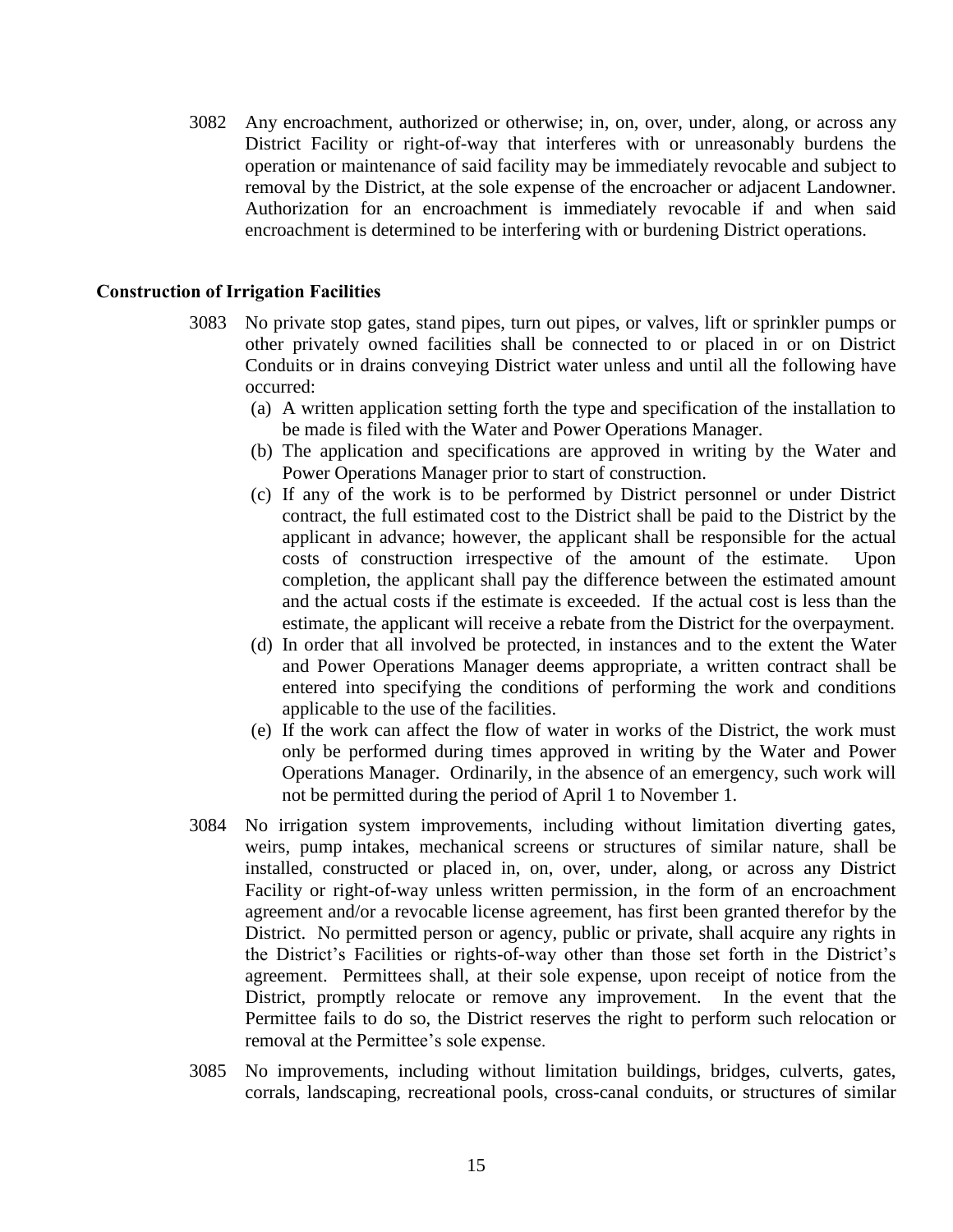nature, shall be planted, installed, constructed, or placed in, on, over, under, along, or across any District Facility or right-of-way unless written permission has first been granted therefor by the District. No permitted person or agency, public or private, shall acquire any rights in the District's Facilities or rights-of-way other than those set forth in the District's agreement. Permittees shall, at their sole expense, promptly upon receipt of notice from the District, relocate or remove any improvement. In the event that the Permittee fails to do so, the District reserves the right to perform such relocation or removal at the Permittee's sole expense.

3086 Except where otherwise specified by agreement, all improvements, irrigation or otherwise, shall be at the sole expense of the Permittee and constructed in accordance with District construction and design standards. Permittee shall hold the District free and harmless from any liability or costs related to or arising from such improvements.

#### **Design of Irrigation Facilities**

- 3087 The District water distribution system was established to maintain the capacity to deliver water to parcels of an assumed size at an assumed delivery rate. The division or change in the dimensions of parcels may require modification of District Facilities and/or the construction of new privately owned facilities. The District will not permit the service of more than one Landowner's land through private facilities as the result of division of parcels and the proposal of a division of land or reconfiguration of parcels of land must be approved by the District in advance of the division or a violation of these rules and regulations will occur and all parcels of land subject to the change may be subject to termination of water service.
- 3088 All new Private or Improvement District Facilities are to be approved, in writing, by the District Engineer prior to the start of construction. Plans and construction details shall be submitted to the District along with payment of any charges and a written request.
- 3089 The District Engineer shall have the authority to approve any new Private or Improvement District Facilities. The design of said facilities shall be required to meet the flow requirements of the land being served without negatively impacting or burdening operations of the District or other Landowners. The District's rights hereunder to review and accept the plans shall not impose any duties or obligations on the District, nor shall such review or approval relieve the Water User of the sole responsibility for the facilities' plans, schedules and installations, and construction and placement of work.
- 3090 Water Users shall be required to install, operate, and maintain lift or booster pumps, at their sole expense, for all irrigation improvements that cannot utilize District delivered gravity water.

#### **Improvements/Relocation of Irrigation Facilities**

3091 If extensions of District Conduits, increases in capacity or additional outlets are desired, they must be approved by the Board and the desired construction or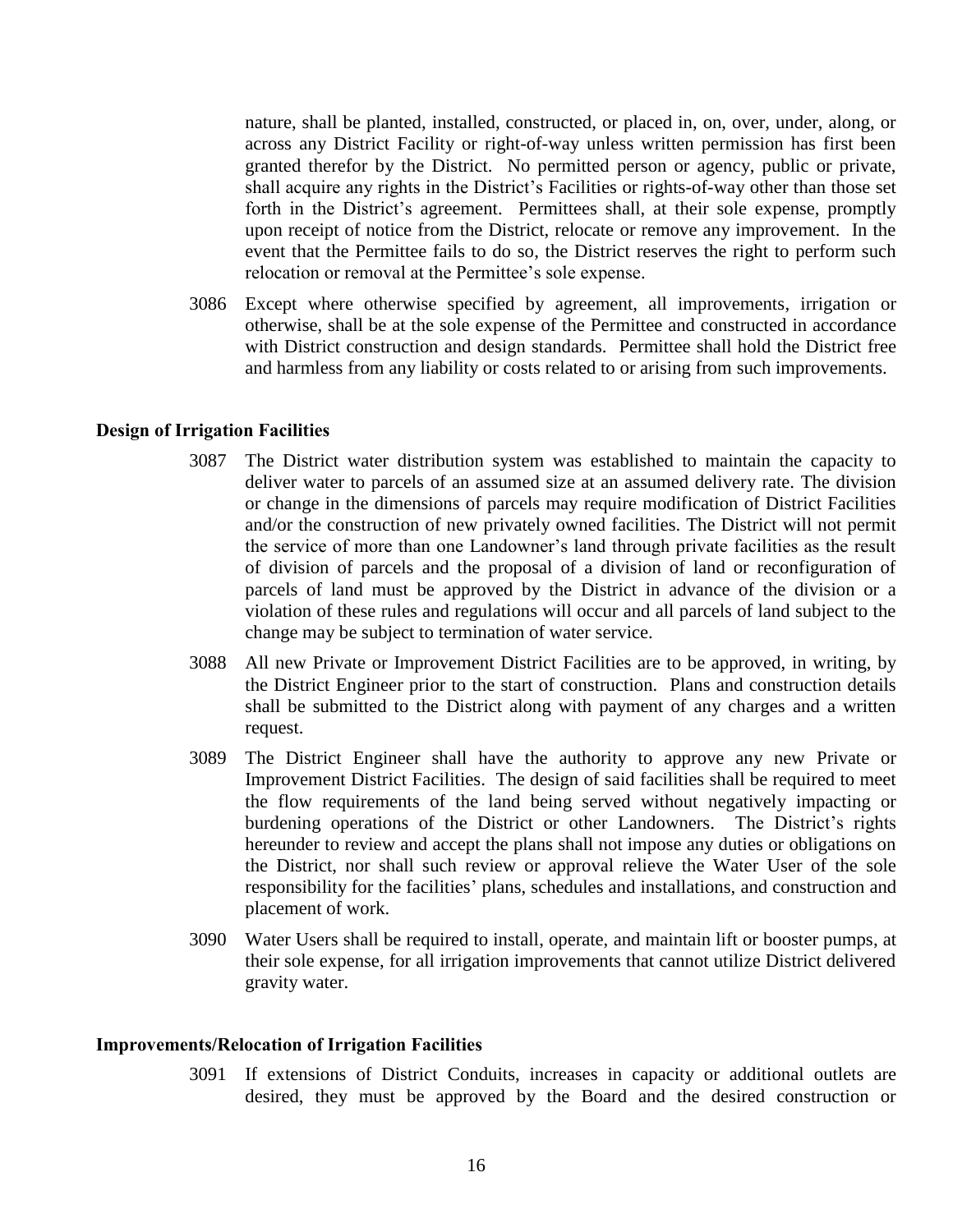modification must be done in accordance with District specifications at the sole expense of the person desiring the work to be done. The estimated cost shall be deposited with the District in advance of the start of the work.

3092 Any person desiring to build on or develop the area over a District Conduit or to move or relocate a lateral or drain, must apply in writing to the District and receive written approval of the Board prior to commencement of work. Once permission is granted, all construction shall be performed in a good and workmanlike manner approved by the Engineer in accordance with all legal requirements and at the sole cost of the applicant.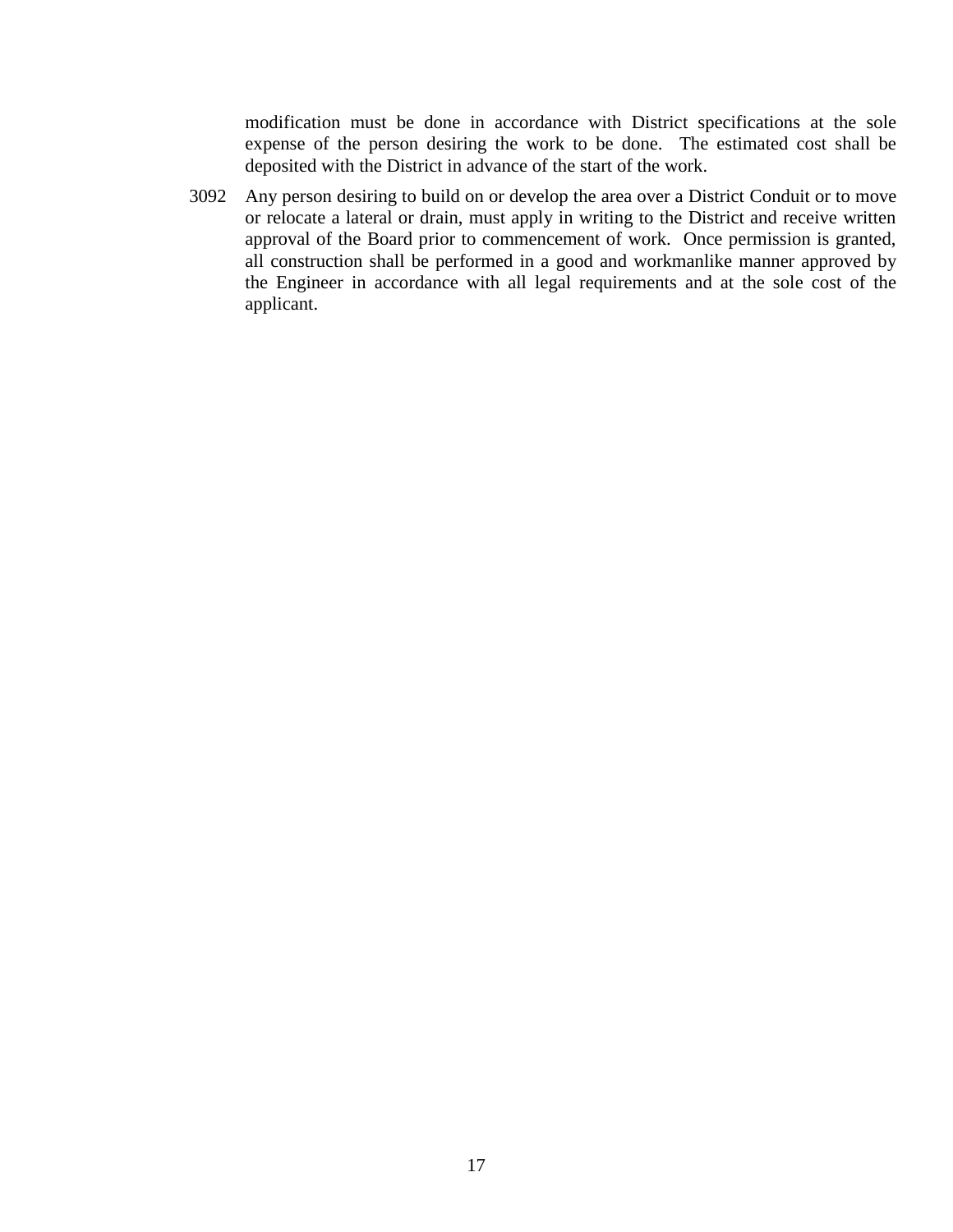#### **SECTION 4: DUTIES OF WATER USERS**

#### **Responsibilities**

- 4001 All land to be irrigated shall be properly prepared to efficiently and economically receive water.
- 4002 Water Users shall maintain Private facilities in a manner that is conducive to the reasonable and beneficial use of supplied water. The Water User is responsible for ensuring that all Private facilities are in an acceptable working condition, able to receive water at the irrigation start time, and capable of continued use for the duration of the irrigation event.
- 4003 Water Users shall be responsible for the control and distribution of water to their lands at all times after the water is diverted from a District Facility. As determined by the District, where control is not appropriately exercised by the Water User, the District may require that an Irrigator be present at all times during irrigation events.
- 4004 Water Users shall be responsible to close all Privately owned gates and valves at the conclusion of the irrigation event.
- 4005 Water Users are responsible for communication with the Watertender. The District requires that the Watertender be notified of any planned or unplanned changes that may occur during the irrigation event. At a minimum, the Irrigator is responsible for notifying the Watertender four (4) hours prior to any change in, or termination of, the irrigation event.
- 4006 The Watertender may require any Water User, at the end of an irrigation event, to notify the Water User next in line for the receipt of water.
- 4007 For the purposes of determining operation schedules and water demand, the District requires that Water Users submit a crop declaration report to the District prior to first irrigation event of the irrigation season. The crop declaration report shall include without limitation the assessor's parcel number, type of crop, number of acres of each crop type, an estimate of the annual crop water requirement and the amount of private groundwater anticipated to be used.
- 4008 All Water Users are responsible for providing the District with the most current and accurate contact information. At a minimum the District requires that Water Users provide a mailing address, Landowner telephone number, and Irrigator telephone number. The crop declaration report shall also include the names and contact information for any authorized agent of the property. An authorized agent as determined on the crop declaration report will be used by the District in determining who can place water orders for the property during the specified irrigation season.

#### **Use of Water**

4009 All District supplied water must be applied efficiently and used reasonably and beneficially.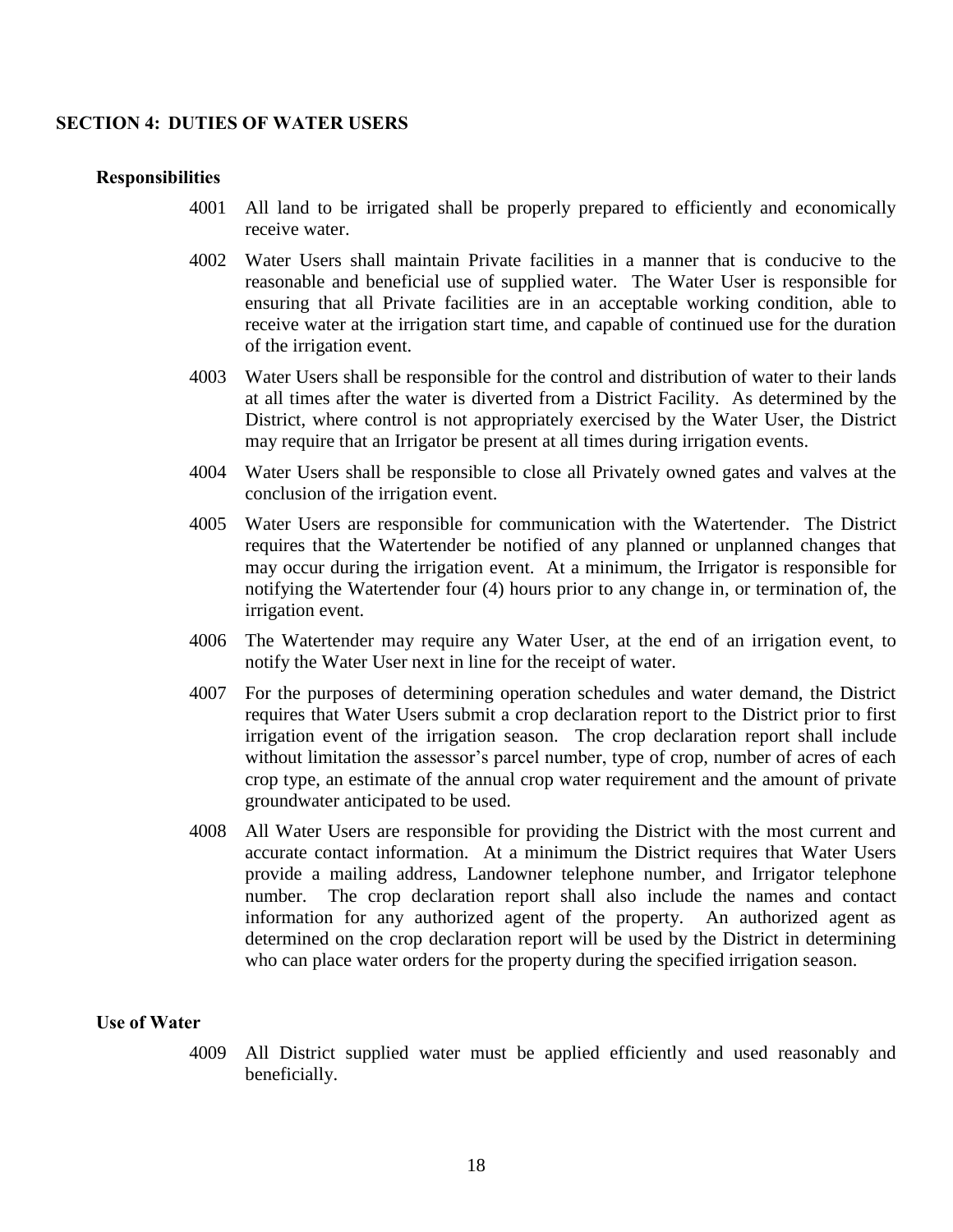- 4010 When delivery of water is made, the water shall be used day and night at the authorized rate of delivery until the irrigation event is completed.
- 4011 All District supplied water shall be used for irrigation purposes, except where a written agreement has been entered into between the Water User and the District.
- 4012 Any Water User who wastes water on roads, vacant land, or land previously irrigated, either willfully, carelessly, or on account of defective or inadequate conduits or facilities, or inadequately prepared land, or who floods a portion of the land to an unreasonable depth or amount in order to irrigate other portions, or floods across one parcel to irrigate another parcel, may be refused District water until such conditions are remedied.
- 4013 Water shall not be used on lands outside of District boundaries except where agreed upon through an annual Out of District Service Agreement. Water Users shall not use water on lands outside the District that was originally applied on lands within the District, whether by routing through a conduit, first flowing it across land within the District, recapturing it from drains, or otherwise. The District has the authority to terminate any current or future water use if it is determined that the aforementioned event has occurred. The District may also require that facilities be constructed to ensure that future deliveries are maintained on the property to which it was originally diverted and authorized from service.

#### **Charges**

- 4014 All charges for water service will be levied as set forth in the rate schedules as established by the Board of Directors. Current rate schedules are available for inspection at the District office.
- 4015 All charges for water service shall be billed on a monthly basis for water used the previous month.
- 4016 Any Water User whose application is accepted by the District and who is furnished with water service as provided in these regulations becomes liable for payment under the appropriate rate schedule for all water service furnished by the District.
- 4017 Any Landowner may designate a third party as an authorized agent for purposes of water ordering and bill payment. Nevertheless, all charges shall be made for individual parcels and are the responsibility of the owners of record for each parcel.
- 4018 Direct billing to the Agent/Tenant can be made upon receipt of written authorization from the Landowner that the Agent/Tenant has been designated as the agent of the Landowner. If the owner desires a duplicate of the water statement which is sent to the agent/tenant, a handling charge, per the District's current fee schedule, will be applied. The Landowner remains liable for all water charges, interest and penalties despite the designation and District shall have no duty to attempt to collect the charges from the Agent or Tenant prior to collecting the amounts from the Landowner.
- 4019 In the event of non-payment of charges in full by the District's prescribed payment date, the District shall apply penalties and interest in accordance with the current penalty and fee schedule.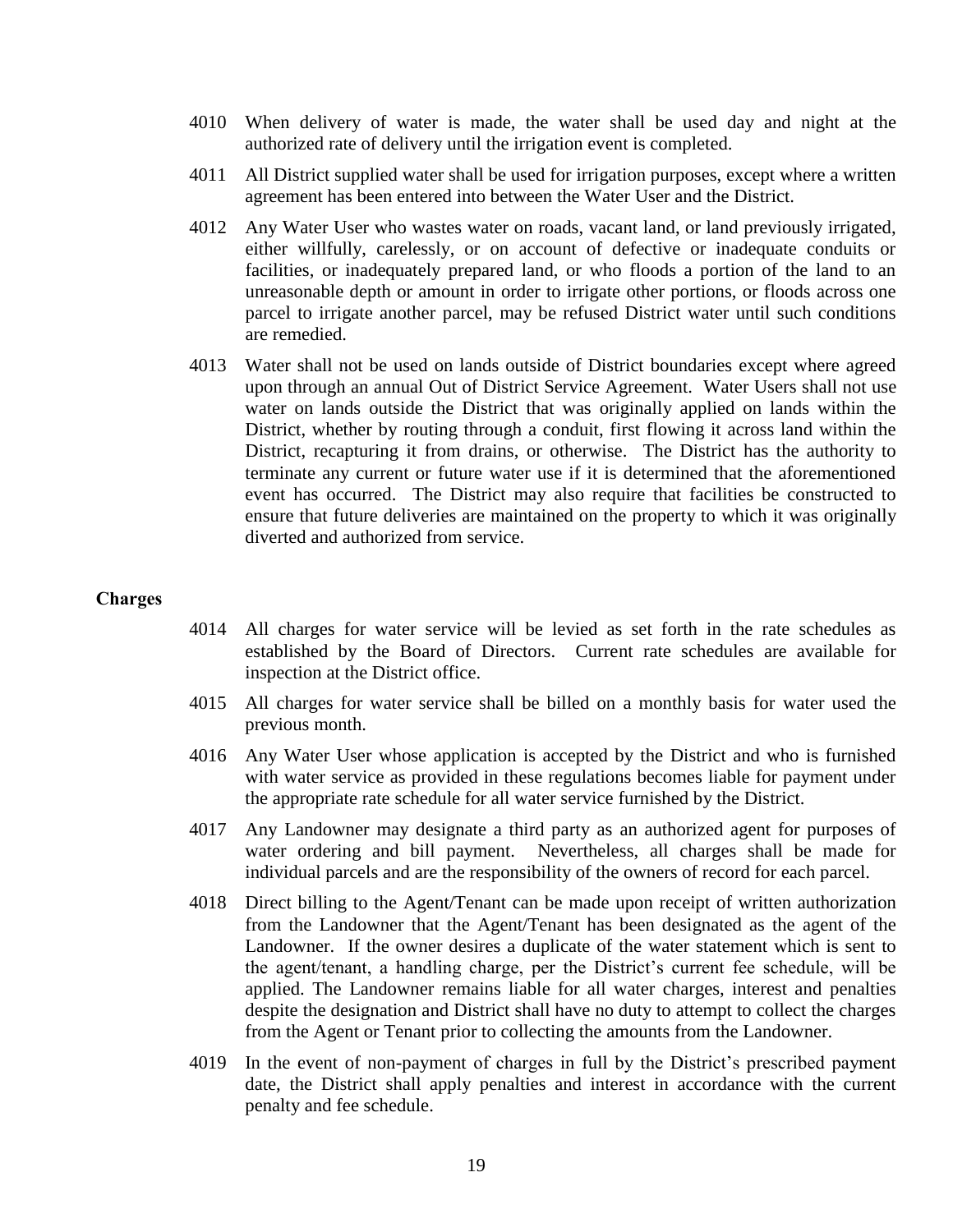- 4020 The District reserves the right to enforce payment of delinquent water charges and penalties through any and all of the following methods: (a) cause a lien therefor to be placed and enforced pursuant to California Water Code §25806 on the subject real property of the delinquent account; (b) through contracts with County Tax Collectors, placement of delinquent charges and added to the District assessment on county tax rolls for collection; (c) refuse or discontinue water service (d) require full payment in advance of future service; and (e) bring action to collect.
- 4021 If the District incurs any collection costs, including staff time or other direct costs, including attorney fees, those charges shall be added to the billing and payable by the Landowner and Tenant. If the District is required to file claims in Bankruptcy Court or otherwise appear in any legal proceeding in regard to delinquent amounts owed to the District, the costs of District staff, District attorneys and any expert witness fees shall become a charge payable by the Landowner and if there is a Tenant as the Water User the Tenant which caused those charges and costs to be incurred, the Landowner and Tenant shall be jointly and severally liable for the costs and charges.
- 4022 In the event of discontinued water service for non-payment, the General Manager, or his/her authorized representative, may approve deliveries of water in cases where the Landowner of record is requesting the service for the subject property provided that the Landowner makes arrangements for paying the delinquency. The General Manager or his/her authorized representative shall not approve additional water service to the Tenant's third party agents or a successor Agent or Tenant on the property that is delinquent without payment or arrangements for payment of the delinquency agreed to by the Landowner and acceptable to the General Manager, as the outstanding balance may eventually be placed as a lien on the subject property or added to the District assessment.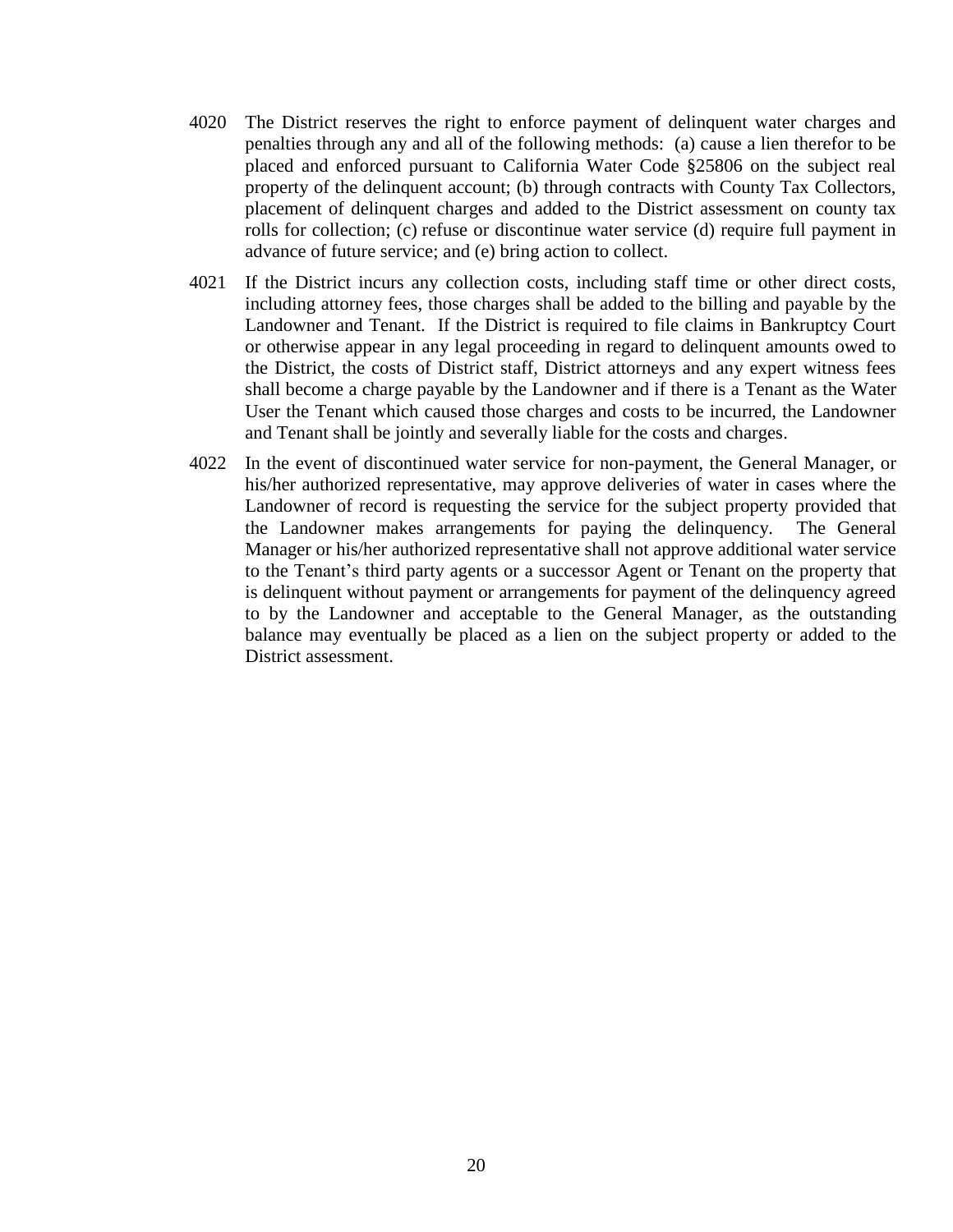#### **SECTION 5: DISTRIBUTION OF WATER**

#### **Allocations & Entitlements**

- 5001 Irrigation water is typically available starting in March and ending during the middle of October. The start and end of the irrigation season shall be approved by the Board.
- 5002 The Water & Power Operations Manager shall determine and has the authority to apportion water to the District distribution system. The Watertenders shall be held responsible for the equitable, efficient, and economical distribution of the water that is allotted by the Water & Power Operations Manager to the individual distribution service areas.
- 5003 The District has numerous sources of water, including but not limited to surface water, reclaimed drain water, groundwater, and recycled wastewater. The District reserves the right to utilize any and all sources of water under its control and any combination thereof to satisfy the water requirements of the District's Water Users.
- 5004 Water shall be distributed equitably and fairly to Water Users within the District who have paid all charges and penalties therefrom.
- 5005 No Water Users shall receive or be entitled to a greater amount of water than can be reasonably and beneficially used without waste.
- 5006 The District does not guarantee that delivered water will be of any specified condition or quality.
- 5007 The District may, if operational conditions warrant, vary the irrigation time and flow rate so long as the Water User is afforded a reasonable opportunity to utilize a fair allotment of irrigation water.

#### **Scheduling & Notification**

#### General

5008 Distribution of irrigation water shall generally be by scheduled deliveries as requested by the Water Users, but where appropriate, the Water & Power Operations Manager has the authority to implement variations to the delivery schedule and/or method.

Scheduled Deliveries

- 5009 Water Users may request water delivery by placing a water order with the Watertender or the Operations Supervisor.
- 5010 All water orders shall be received by the District no later than 2:00 p.m. the day prior to the delivery date desired by the Water User.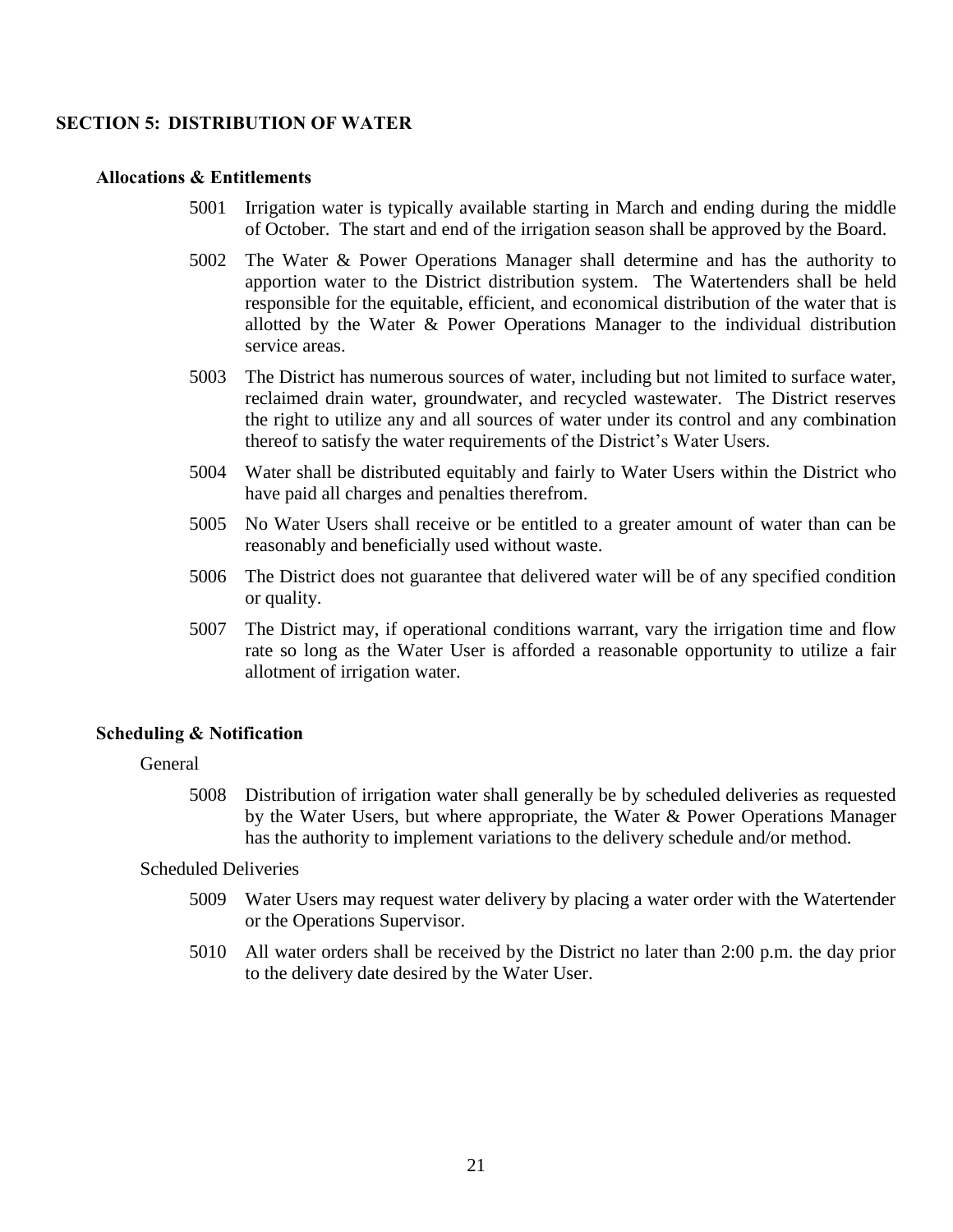- 5011 Water deliveries shall be made on the basis of continuous and steady use of water during all days and nights, including holidays and Sundays. It shall be incumbent upon the Water User to fully utilize water during the allotted time and to relinquish the water at the end of the scheduled time period unless otherwise approved by the Watertender. In order to prevent the waste of water, canal overtopping and canal breaks, it is mandatory that every Water User notify the Watertender if the irrigation event must be discontinued prior to the scheduled time.
- 5012 The Watertender shall provide as much advance notice as possible to Irrigators in the event that the requested delivery time will not be met. The Watertender will provide the Water User with an estimation of the approximate time that water will be delivered.
- 5013 Because there is a potential for breaks and/or unforeseen interruptions to occur, the Water User must be available and maintain its system for distribution in order to take the delivered water at the time it is available by the Watertender.
- 5014 In the event that an Irrigator or Water User cannot be contacted, located, or otherwise notified of the availability of water, the Watertender may declare that the Water User has passed and will not receive water until other water orders are satisfied.
- 5015 In the event that water is ordered and the Water User is not ready for receipt of said water at the time it was ordered, the Water User may be required to pay for the water until he/she is ready to take delivery. If another Water User can be located, the Watertender may transfer the water and in that event the Water User originally ordering the water must wait until another head is available as determined by the Watertender.
- 5016 Any person who takes water out of turn without the permission of the Watertender forfeits the right to water and may be liable to criminal prosecution under the California Penal Code.

Rotational Deliveries

- 5017 Certain service areas in the District, as determined by the Water & Power Operations Manager, may be required to take delivery of irrigation water on a rotational basis.
- 5018 Rotational deliveries will be determined at the beginning of the irrigation season by the District and impacted Water Users will be notified in writing.
- 5019 In the event that rotational deliveries are established for a Water User, the Water User shall not be responsible for placement of an order for water delivery. The Watertender will make the water available on the pre-determined schedule for use.

Specialty Crop Deliveries

- 5020 Any Water User who desires irrigation water on a tailored delivery schedule in order to grow a specialty crop is required to submit a detailed application to the District for consideration in advance of planting the crop.
- 5021 Surface irrigation water shall not be made available during the months of November through March unless otherwise approved by the Board. Water Users desiring to grow winter crops and utilize District facilities shall submit a request for off-season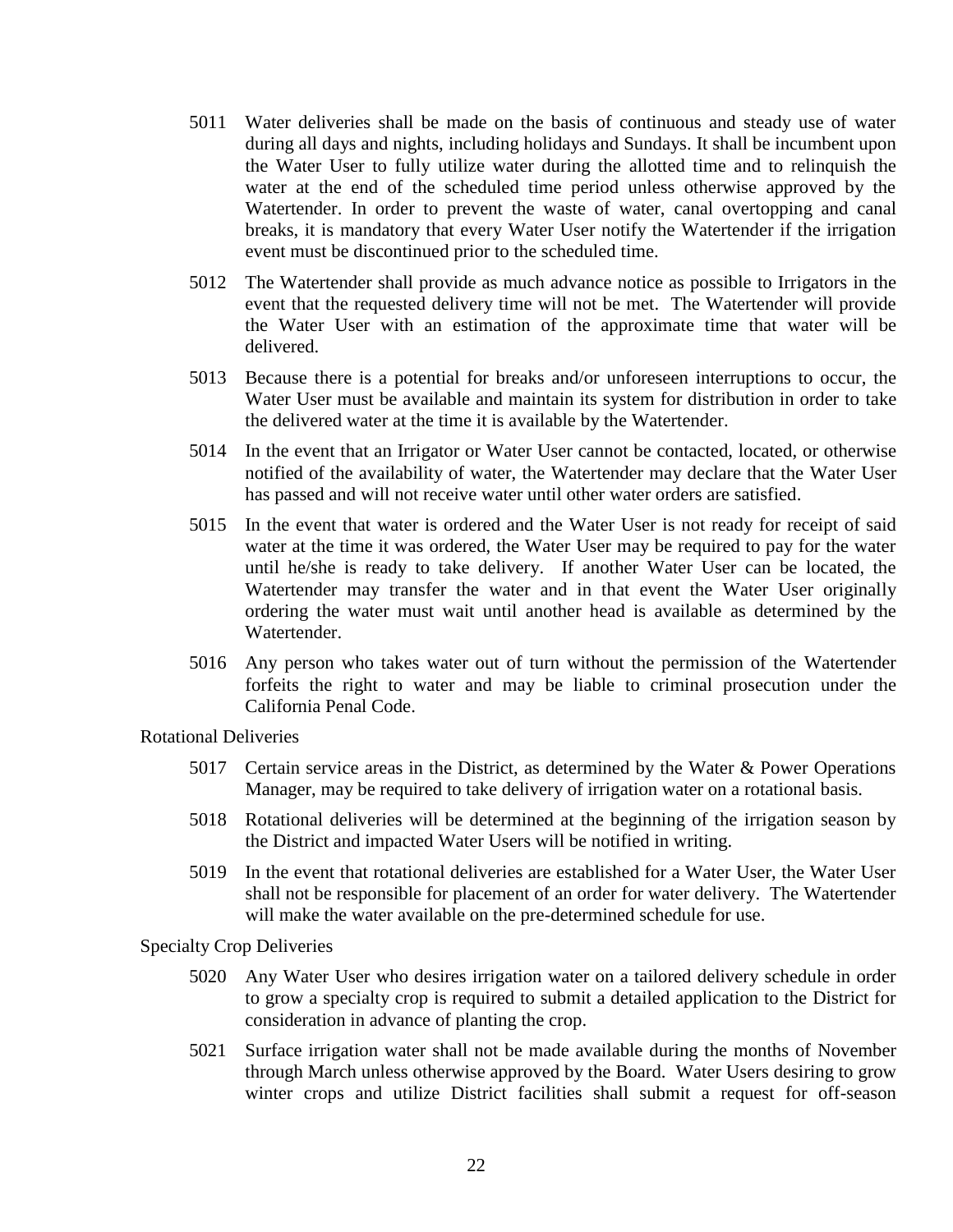irrigation services. The District reserves the right to approve or deny any request for Private use of any District facility for any reason at any time.

- 5022 The District will strive to supply water of sufficient quality to those crops which are sensitive to certain constituents or parameters. However, the District does not and cannot guarantee the quality of water that is delivered to any agricultural Water User and therefore shall not be liable for any damages that may result from the application of the supplied irrigation water.
- 5023 The planting and cultivation of rice within the District is prohibited under the water supply agreements from the Bureau of Reclamation.

#### **Measurement**

- 5024 All measurements of water delivered by the District to a Water User shall be made at the diverting gate or valve in the District's canal, or at other appropriate locations as determined by the Watertender.
- 5025 The Watertender is required to measure and maintain documentation of flow rates, delivered volume, and other pertinent irrigation event statistics as determined by the Water & Power Operations Manager.
- 5026 All water measurements performed and documented by the District shall be considered correct in the absence of evidence to the contrary.
- 5027 The District shall maintain, calibrate, and otherwise properly care for all measurement facilities, equipment, and devices.
- 5028 The District, as provided by California Water Code §22083, has the authority to install or require the installation of irrigation flow measurement devices, equipment, or structures at all District turnouts.
- 5029 Measurement equipment is the property of the District and shall not be tampered with, removed, or otherwise inhibited by any person unauthorized to do so. Any unauthorized person that performs such acts is subject to criminal prosecution under Penal Code § 498c.

#### **Interruption or Refusal of Service**

5030 The Watertender will make every effort to maintain an adequate flow of water in each lateral system to meet anticipated demands. However, changes in water use due to temperature variation, improper coordination by upstream users during water changes, local runoff from precipitation, spill water from other lateral systems, canal breaks, and other emergencies may cause unavoidable fluctuations and interruptions in flow. It is the duty of a Water User to promptly notify the Watertender if water is not available at the time the rotation is scheduled to begin or if the flow is interfered with during the irrigation event. All Water Users will cooperate with the Water & Power Operations Manager and/or the Watertender in determining the cause of the interruption or fluctuation and will, to the extent practical, assist in correcting the problem.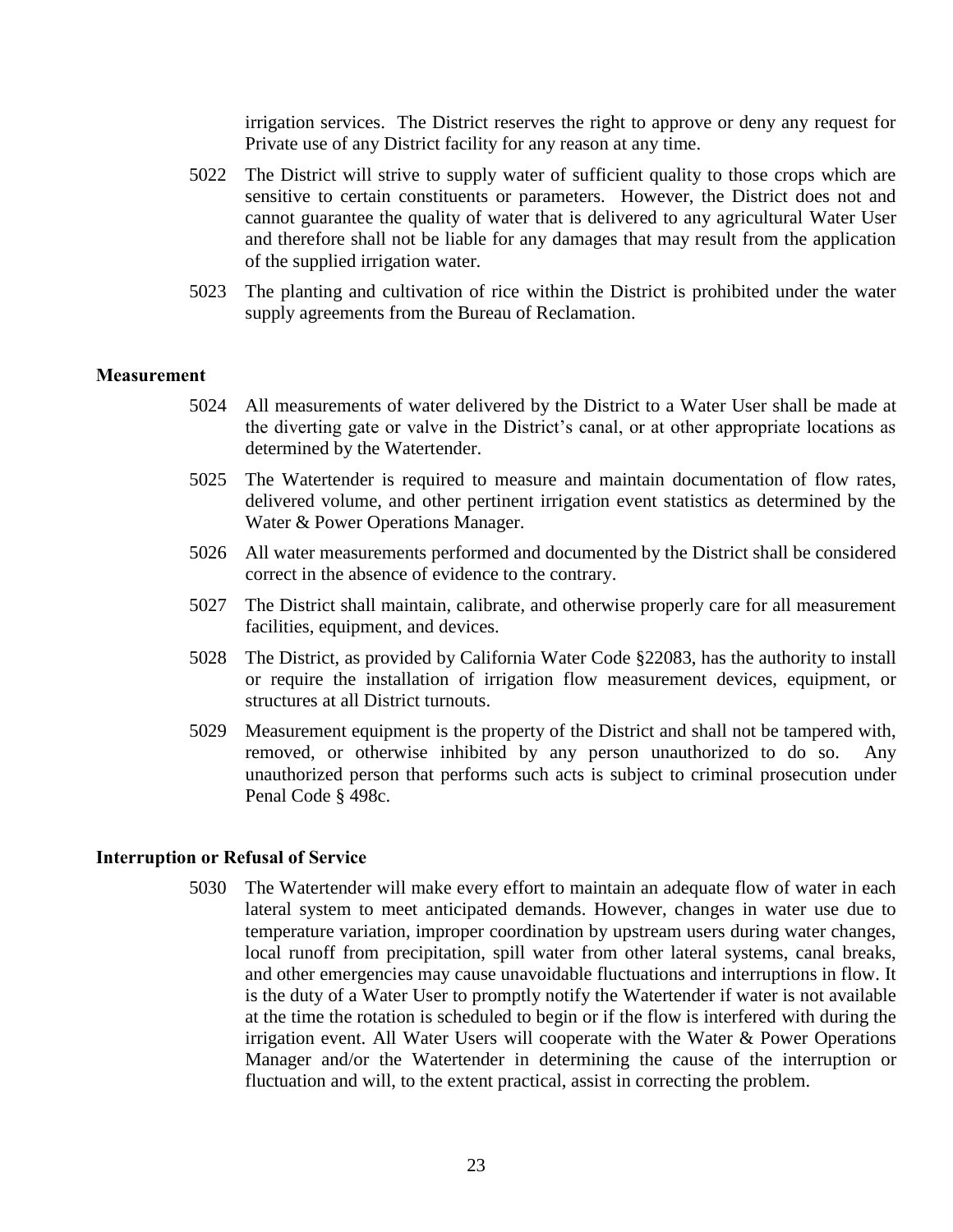5031 No additional time shall be granted to Water Users who fail to use the water continuously when available during the allotted time. If a Water User fails, neglects, or refuses to use the water during the period assigned, it shall not be a valid basis for claiming the right to use water at any other subsequent time. However, if such failure to use water is due to circumstances beyond the control of the Water User, particularly if caused by the unavailability of water, the District shall endeavor to make up the lost time insofar as it can be done without unreasonably interfering with the scheduled delivery of water to other Water Users. Any such Water User which is unable to divert the full allotment of water shall promptly notify the Water & Power Operations Manager of the desire to divert the remainder of the entitlement but shall not proceed without prior authorization from the Watertender.

#### **Out of District Service Agreements**

- 5032 All water delivered to lands outside of the District boundary shall be subject to, without limitation, any and all of the rules and regulations established by the District and provided within this document.
- 5033 Persons interested in or currently receiving water for application onto lands outside of the current District boundaries are required annually to submit an application for water service. Applications for out of District water shall be submitted to the District on or before the first Monday of February. The application shall be accompanied by any and all fees, charges, or deposits as required by the District.
- 5034 Applications will be reviewed by the General Manager, Water & Power Operations Manager, Director of Engineering, and Director of Finance. Upon completion of the review process a recommendation will be made by District Staff and presented to the Board. The Board shall approve or deny the application, and reserves the right to do so for any reason.
- 5035 Out of District irrigation service is established on an annual basis and is not guaranteed for the duration of any irrigation season. Out of District water is considered surplus water and is made available, without obligation to continue the service, to Board approved recipients. Water supplied to out of District Landowners is a non-guaranteed availability and may be suspended at any time by the District. Approval to receive out of District water shall not establish any right or precedence for future events, or consideration for service.
- 5036 The District shall not be liable for any damages that occur from the negligent use or misuse of water supplied to out of District Water Users.
- 5037 The District shall not be liable for any damages, economic hardships, or otherwise unfavorable consequences resulting from the suspension of an out of District service agreement. Persons entering into agreements for out of District irrigation service assume and shall be knowledgeable of all risks associated with not receiving anticipated flows and/or volumes of irrigation water. The District does not and cannot guarantee any degree or level of service to any out of District Water Users.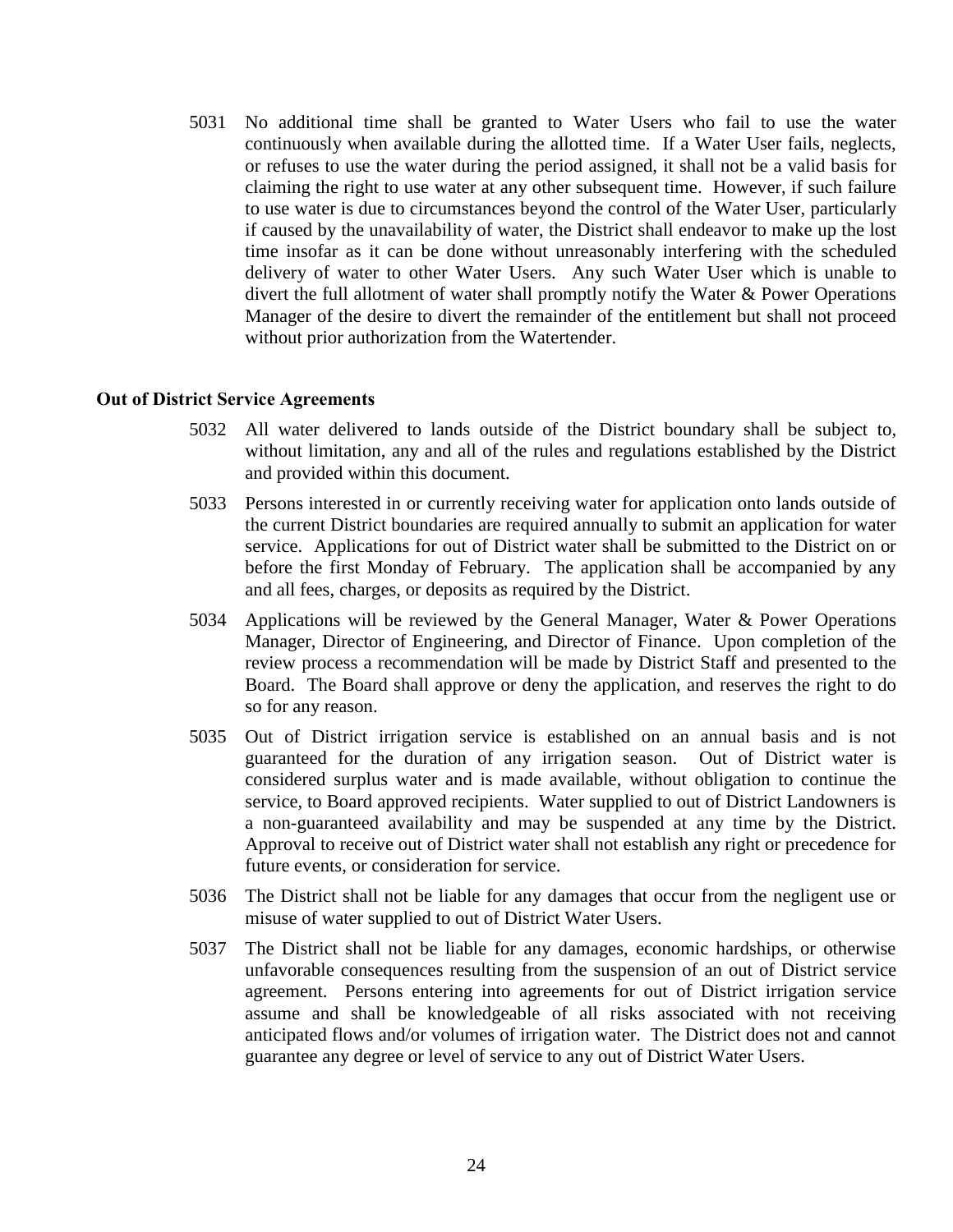#### **Unauthorized Use of Water**

- 5038 Any person who uses District water without the District's permission may become subject to criminal prosecution and/or civil liability under Penal Code § 498 and § 592.
- 5039 Use of District water without the District's permission may result in a forfeiture of the Landowner's and/or Water User's right to receive water on the next scheduled rotation or planned irrigation event.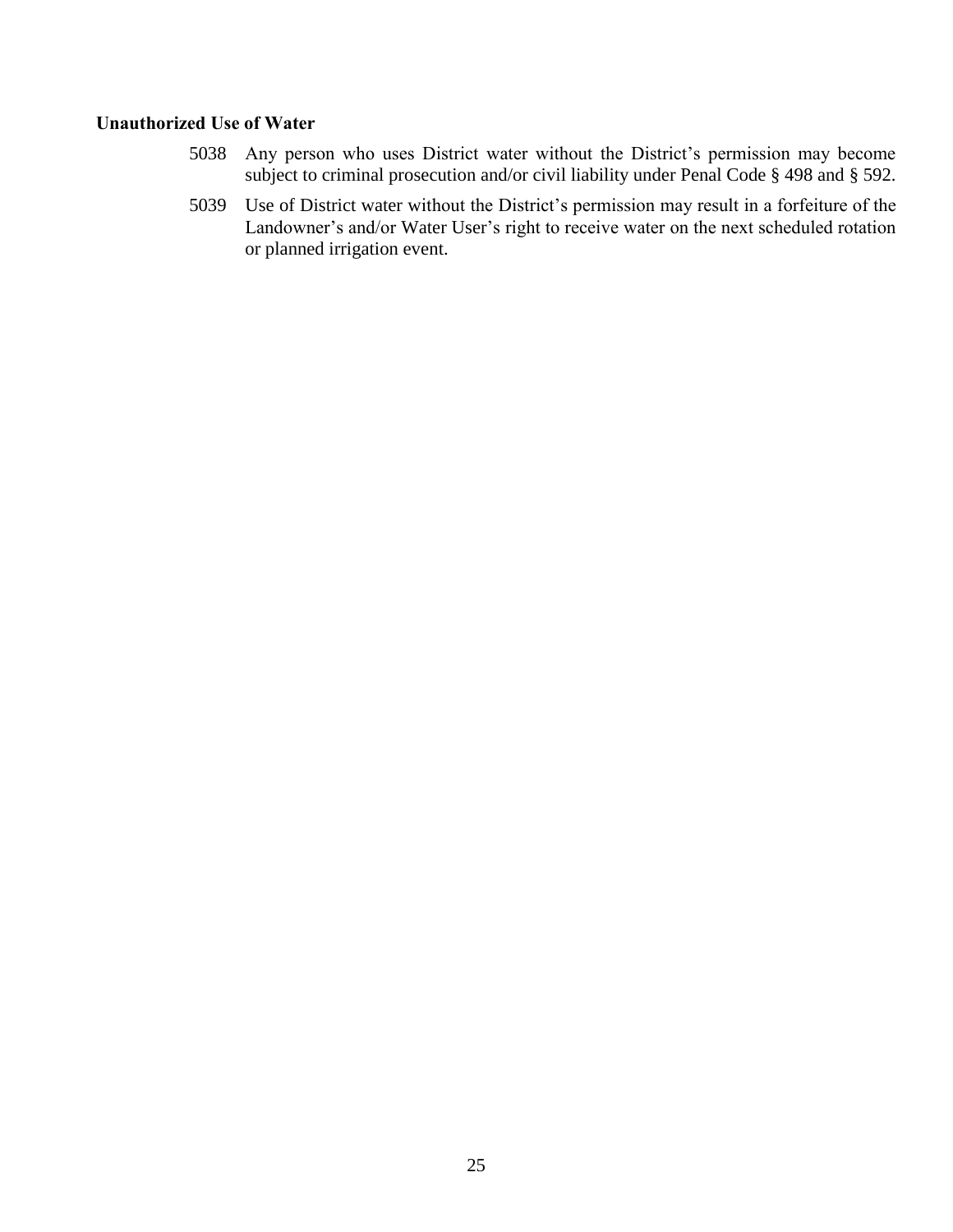#### **SECTION 6: LIABILITY**

#### **District Liability**

- 6001 The District will not be liable for any damages resulting directly or indirectly from any Private Conduit or the water flowing therein or by reason of lack of capacity in any Private or District Conduit or for negligent, wasteful, careless, or other use of handling of water by Irrigators, Landowners, or consumers of water.
- 6002 Nothing in these rules shall be construed as an assumption of liability on the part of the District, its Directors, officers, or employees for any damage occasioned by the use of water by any Irrigator or for failure to enforce any of the provisions of these rules.
- 6003 Most of the water furnished by the District flows through many miles of open ditches, and is subject to changes in water quality, shortages, fluctuation in flow, and interruption in services. District employees are forbidden to make any agreements binding the District to serve an uninterrupted, constant supply of water. All water furnished by the District will be on the basis of irrigation deliveries and every consumer putting the water to other uses does so at their own risk and by doing so assumes all liability for, and agrees to hold the District and its officers and employees free and harmless from and defends those parties from liabilities and damages that may occur as a result of defective water quality, shortages, fluctuation in flow and interruptions in service.
- 6004 The District sells water as a commodity only and not as a guaranteed service and will not be liable for defective quality of water, shortage of water, either temporary or permanent, or for failure to deliver water or delay in doing so.
- 6005 Pumping by consumers of District water is done at the consumer's risk and the District assumes no liability for damages to pumping equipment or other damages as a result of turbulent water or shortage or excess of water or other causes.
- 6006 The District assumes no liability for damages to persons or property occasioned through defective works.
- 6007 District Conduits are to be used solely for the purpose of conveying water for use on land and for conveying drainage water away from the land. Their use for recreation purposes, including swimming or other similar uses or for uses requiring continuous delivery is prohibited.
- 6008 Landowners and Water Users are prohibited from using District Conduits and their lands for swimming or play. The water in many District Conduits is cold, swift and deep, and the Conduits cover so many miles that District supervision of their use of recreation is impossible.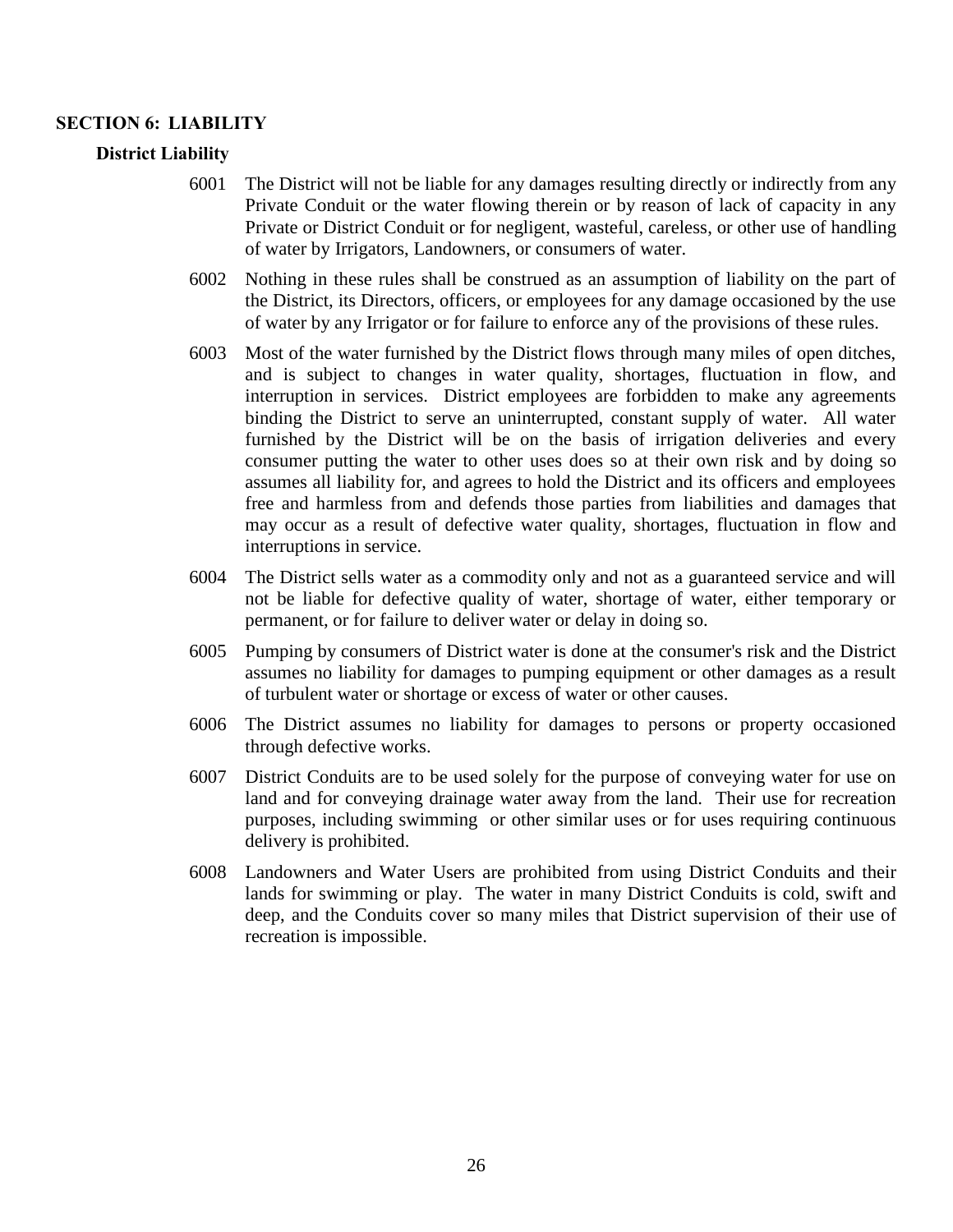#### **Water User Liability**

- 6009 Each Irrigator shall be responsible to the District and to third parties for all damages caused by his or her neglect or malicious or careless acts. It is the duty of each Irrigator to regulate and control the water delivered to his or her land so as to avoid damage to the District or third persons.
- 6010 Any persons who cause damages or injury to works of the District as a result of doing or permitting any of the following to be done shall pay to the District all costs incurred by the District in repairing the damage or removing the obstructions:
	- a. Permitting livestock, poultry, or waterfowl to go on or in District Conduits;
	- b. Burning or otherwise injuring or destroying works of the District;
	- c. Dumping or flowing into the District Conduits rubbish, soil, filth, or other substances that would pollute or impede the flow of water therein;
	- d. Erecting signs, fences, or other structures on or across or otherwise obstructing District rights-of-way without written permission of the District;
	- e. Shutting off or reducing the flow of water from a District Conduit into a Private Conduit or field without giving reasonable prior notice of such proposed action to the Manager or Watertender in charge;
- 6011 Under the Penal Code § 588, § 592, and § 607, it is unlawful to do any of the following without authority of the District:
	- a. Take water from a District Conduit with intent to defraud.
	- b. Disturb any facility for the control or measurement of water.
	- c. Cause to be emptied or placed into any District Conduit any rubbish, filth, or obstruction to the free flow of water.
	- d. Willfully and maliciously cut, break, injure, or destroy any bridge, dam, or District Conduit.
- 6012 The Water User is responsible and liable for any damage caused by the Irrigator's negligence or careless use of water, or the result or failure of the Irrigator to properly operate or maintain any ditch, pipeline, or other facility for which the Water User is wholly or partially responsible.
- 6013 The District's responsibility for water and its associated characteristics, including quality, shall cease when the water is diverted into any Private or Improvement District Facility or property. The District shall not be liable for any damages that occur once the water is diverted from District Facilities.

#### **Claims for Damages**

- 6014 Landowners must submit a damage claim in writing to the District within ten (10) business days of the date that the damage occurred in order to permit prompt investigation.
- 6015 The Water & Power Operations Manager shall within five business days of receipt of the claim, investigate the incident, document the events, and provide to the General Manager recommendation of action.